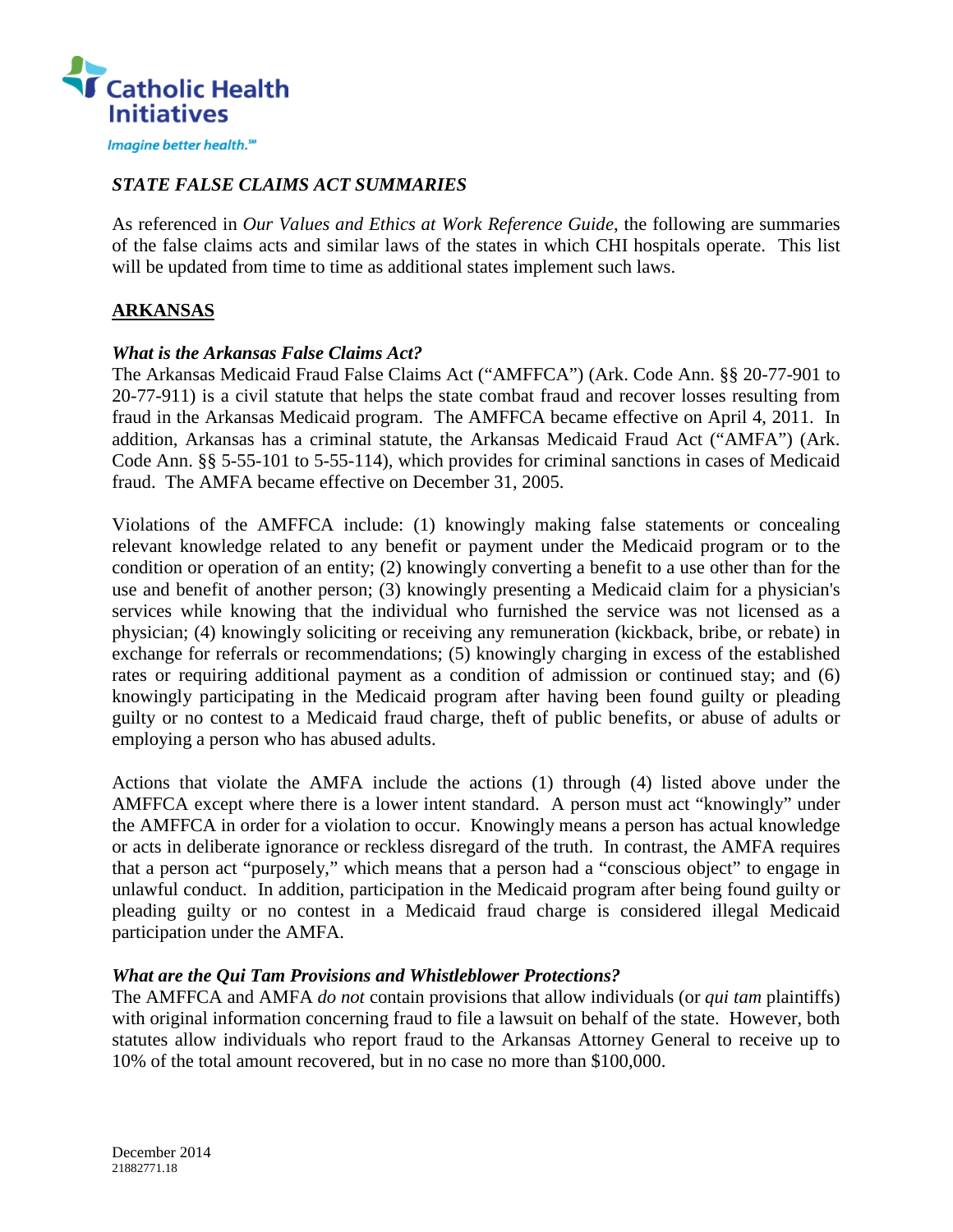The AMFFCA and AMFA protect individuals who provide records to the state from civil or criminal liability.

Like federal law, the Arkansas Whistle-Blower Act ("Ark. Code. Ann. § § 21-1-601 to 21-1- 608) prohibits public employers from discharging, discriminating, threatening or retaliating against public employees because of their: (1) good faith disclosure of information about a waste of public funds, property or manpower, or a suspected violation of a law, rule or regulation; (2) lawful participation in a false claims inquiry or administrative review; or (3) their refusal to assist employers in violating laws such as the Arkansas Medicaid Fraud False Claims Act and the Medicaid Fraud Act. Arkansas law does not appear to contain similar protections for nonpublic employees.

## *What are the Penalties?*

A civil action filed under the AMFFCA may not be brought more than five years after the date on which the violation of the Act is committed. Penalties of actual damages, plus a fine of \$5,000 to \$10,000 per claim and treble damages may be imposed for AMFFCA violations. A violator may also be suspended from Medicaid or have its provider agreement revoked. Penalties of full restitution, a mandatory fine of three times the total amount of the false claims, and a fine of up to \$3,000 per claim may be imposed under the AMFA. Violation of the AMFA is also a Class A misdemeanor if the amount of violation is under \$200, a Class C felony if the amount is between \$200 and \$2,500, and a Class B felony if the amount is over \$2,500. Illegal participation in the Medicaid program is a Class A misdemeanor for the first offense, a Class D felony for the second offense and a Class C felony for the third and subsequent offenses.

# **COLORADO**

# *What is Colorado Medicaid False Claims Act?*

The Colorado Medicaid False Claims Act ("CMFCA") is a civil statute which is designed to eliminate waste, fraud and abuse in the State's Medicaid program. (Colo. Stat. Ann. §§ 25.5-4- 303.5 to 25.5-4-310). The CMFCA became effective on May 26, 2010.

Violations of CMFCA include: (1) knowingly presenting, or causing to be presented, to an officer or employee of the state a false or fraudulent claim for payment or approval; (2) knowingly making, using, or causing to be made or used a false record or statement material to a false or fraudulent claim; (3) having possession, custody, or control of property or money used, or to be used, by the state in connection with the "Colorado Medical Assistance Act" and knowingly delivering, or causing to be delivered, less than all of the money or property; (4) authorizing the making or delivery of a document certifying receipt of property used, or to be used, by the state in connection with the "Colorado Medical Assistance Act" and, intending to defraud the state, making or delivering the receipt without completely knowing that the information on the receipt is true; (5) knowingly buying, or receiving as a pledge of an obligation or debt, public property from an officer or employee of the state in connection with the "Colorado Medical Assistance Act" who lawfully may not sell or pledge the property; (6) knowingly making, using, or causing to be made or used, a false record or statement material to an obligation to pay or transmit money or property to the state in connection with the "Colorado Medical Assistance Act", or knowingly concealing or knowingly and improperly avoiding or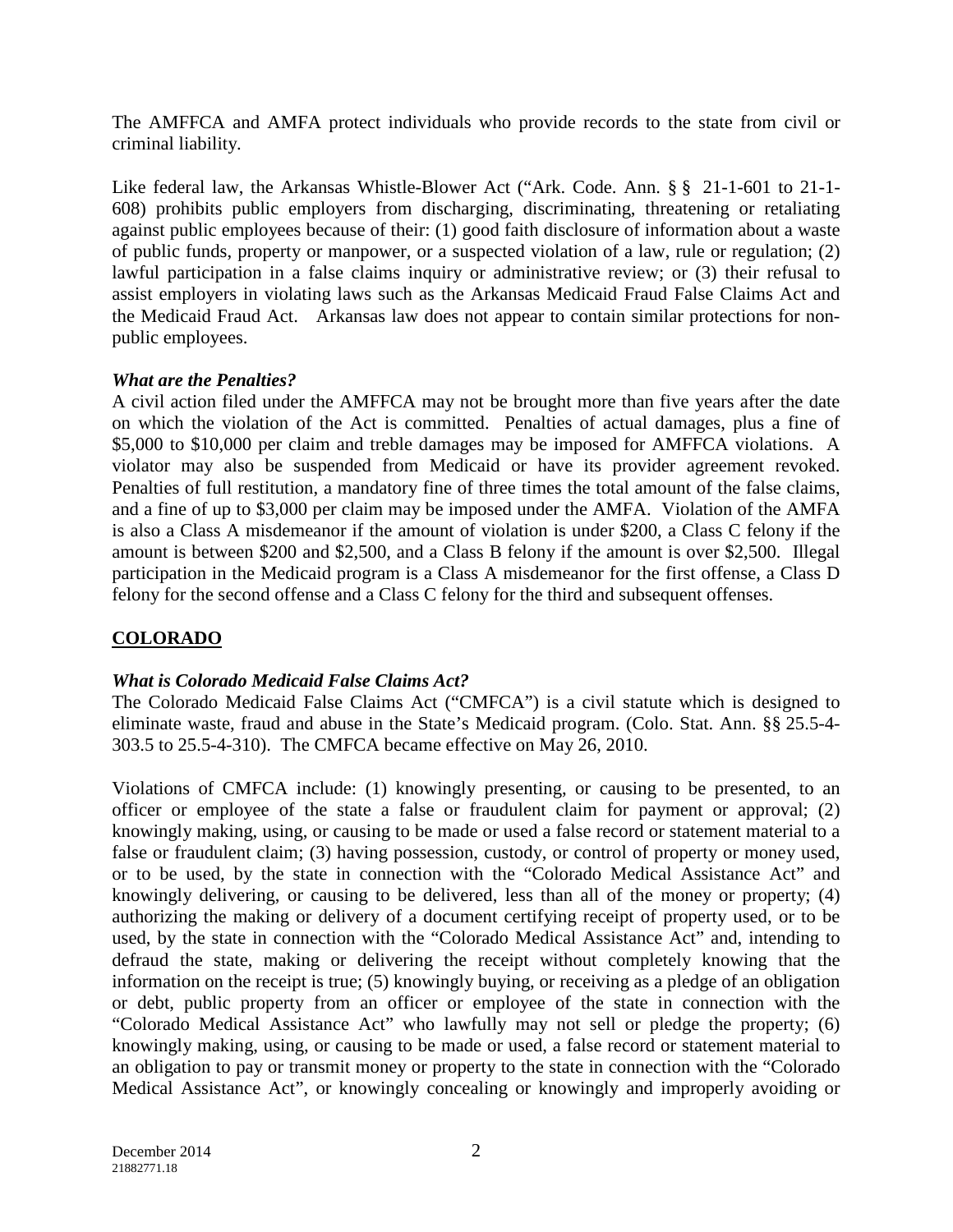decreasing an obligation to pay or transmit money or property to the state in connection with the "Colorado Medical Assistance Act"; and (7) conspiring to commit a violation of any of the acts labeled (1) to (6) above.

Like federal law, the CMFCA includes a civil investigative demand provision. The CMFCA also grants the Colorado Attorney General a broad investigative power to subpoena documents and testimony prior to the filing of a lawsuit.

### *What are the Qui Tam Provisions and Whistleblower Protections?*

The CMFCA contains provisions that allow individuals (or *qui tam* plaintiffs) to file a lawsuit to enforce the CMFCA on behalf of the state. Once filed, the state may elect to intervene and conduct the lawsuit. If the Attorney General conducts the lawsuit, the *qui tam* plaintiff shall receive between 15% and 25% of the proceeds from the action or settlement of the claim, depending on the extent to which the *qui tam* plaintiff substantially contributed to the prosecution of the action. If the court determines the action is based primarily on disclosures of specific information from hearings, government audits, or from the news media, and not based on information provided by the *qui* tam plaintiff, the court will award the *qui tam* plaintiff no more than 10% of the proceeds from the action or settlement of the claim. If the Attorney General does not conduct the lawsuit, the *qui tam* plaintiff may pursue the lawsuit and, if successful, shall receive between 25% and 30% of the proceeds from the action or settlement, and shall have reasonable and necessary court costs and attorney fees reimbursed by the defendant.

The CMFCA protects employees who are discharged, demoted, suspended, threatened, harassed, or in any other manner discriminated against in terms and conditions of their employment, because they took lawful steps to disclose information with regard to a CMFCA suit. Such employees are entitled to damages and other relief, including reinstatement with the same sonority status the employee would have had but for the discrimination, twice the amount of back pay, and interest on the pay back, special damages sustained as a result of the discrimination, including litigation costs and reasonable attorney fees. Private actions for retaliation may not be brought more than three years after the date on which the retaliation  $occurred<sup>1</sup>$  $occurred<sup>1</sup>$  $occurred<sup>1</sup>$ 

# *What are the penalties?*

The CMFCA establishes per claim financial penalties of \$5,500 to \$11,000<sup>[2](#page-2-1)</sup>, plus three times the amount of damages that the state sustains because of the act of that violation. In addition, persons found to have violated the CMFCA are liable to the state or to the *qui tam* plaintiff for the costs of the action. If a court finds that the person who committed the violation cooperated with the state investigation of the violation, including furnishing the state with all information known about the violation within 30 days, the court may lower the amount to two times the amount of damages sustained by the state.

<span id="page-2-1"></span><span id="page-2-0"></span> $\overline{a}$ 

<sup>1</sup> Recently passed legislation amends the CMFCA to make it align with Federal Law.

<sup>&</sup>lt;sup>2</sup> Recently passed legislation amends the CMFCA to make it align with Federal Law.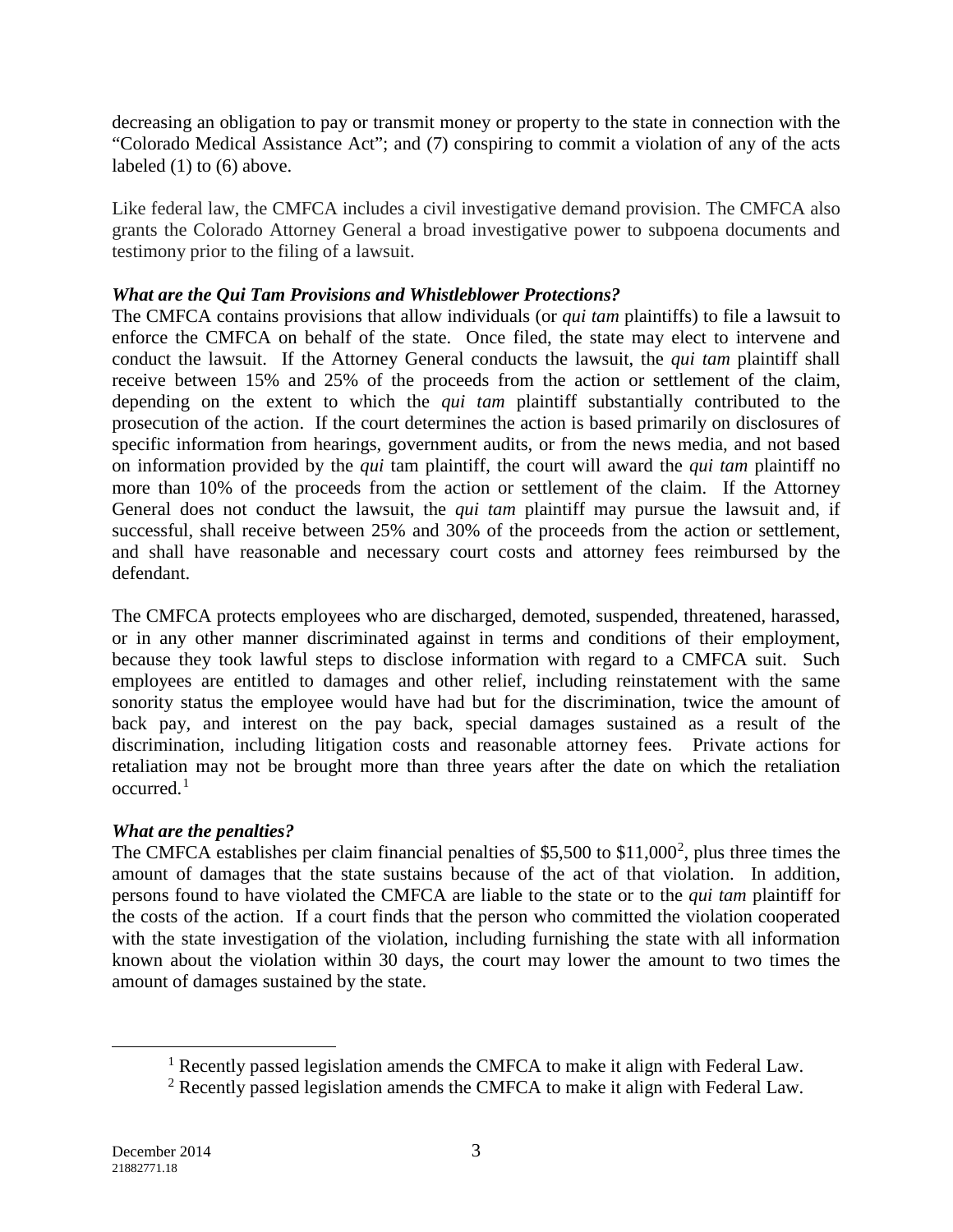### **IDAHO**

#### *What is the Idaho False Claims Act?*

While Idaho does not have a false claims statute that parallels the federal law in structure, Idaho utilizes various rules that collectively accomplishes a similar goal. The Idaho Public Assistance Law ("IPAL") prohibits providers who contract with the Medicaid program from using fraudulent practices to obtain Medicaid payments to which the provider is not entitled. (Idaho Code Ann. §§ 56-209 (h)(6) to 56-209 (h)(10); 56-227A to 56-227.

A provider engages in fraudulent practices and violates the IPAL when he or she (1) submits a claim with knowledge that the claim is incorrect, including reporting costs as allowable which were known to be disallowed in a previous audit, unless the provider clearly indicates that the item is being claimed to establish the basis for an appeal and each disputed item and amount is specifically identified; (2) submits a fraudulent claim; (3) knowingly makes a false statement or representation of material fact in any document required to be maintained or submitted to the Department of Health and Welfare (the "Department"); (4) submits a claim for an item or service known to be medically unnecessary; (5) fails to provide, upon written request by the department, immediate access to documentation required to be maintained; (6) fails repeatedly or substantially to comply with the rules and regulations governing medical assistance payments or other public assistance program payments; (7) Knowingly violates any material term or condition of its provider agreement; (8) has failed to repay, or was a "managing employee" or had an "ownership or control interest" in any entity that has failed to repay, any overpayments or claims previously found to have been obtained contrary to statute, rule, regulation or provider agreement; or (9) has been found, or was a "managing employee" in any entity which has been found, to have engaged in fraudulent conduct or abusive conduct in connection with the delivery of health care or public assistance items or services.

#### *What are the Qui Tam Provisions and Whistleblower Protections?*

The IPAL laws described above *do not* contain provisions that allow individuals (or *qui tam* plaintiffs) with original information concerning fraud to file a lawsuit on behalf of the state.

However, the Idaho Protection of Public Employees Act prohibits retaliation, discrimination or harassment of employees who report a violation of state law or who cooperate in any investigation of waste of public funds, property or manpower, or a violation of a law or regulation. Idaho law does not contain similar protections for non-governmental employees. (Idaho Code Ann. § 6-2102 to 6-2109).

#### *What are the penalties?*

Violations of IPAL Section 56-209 (h)(6) is a civil violation. Penalties include civil monetary penalties against a provider and any officer, director, owner, and/or managing employee of a provider for a violation. The amount of the penalties shall be up to one thousand dollars (\$1,000) for each item or service improperly claimed, except that in the case of multiple penalties the Department may reduce the penalties to not less than twenty-five percent (25%) of the amount of each item or service improperly claimed if an amount can be readily determined. Each line item of a claim, or cost on a cost report is considered a separate claim. These penalties are intended to be remedial, recovering at a minimum the costs of investigation and administrative review, and placing the costs associated with noncompliance on the offending provider.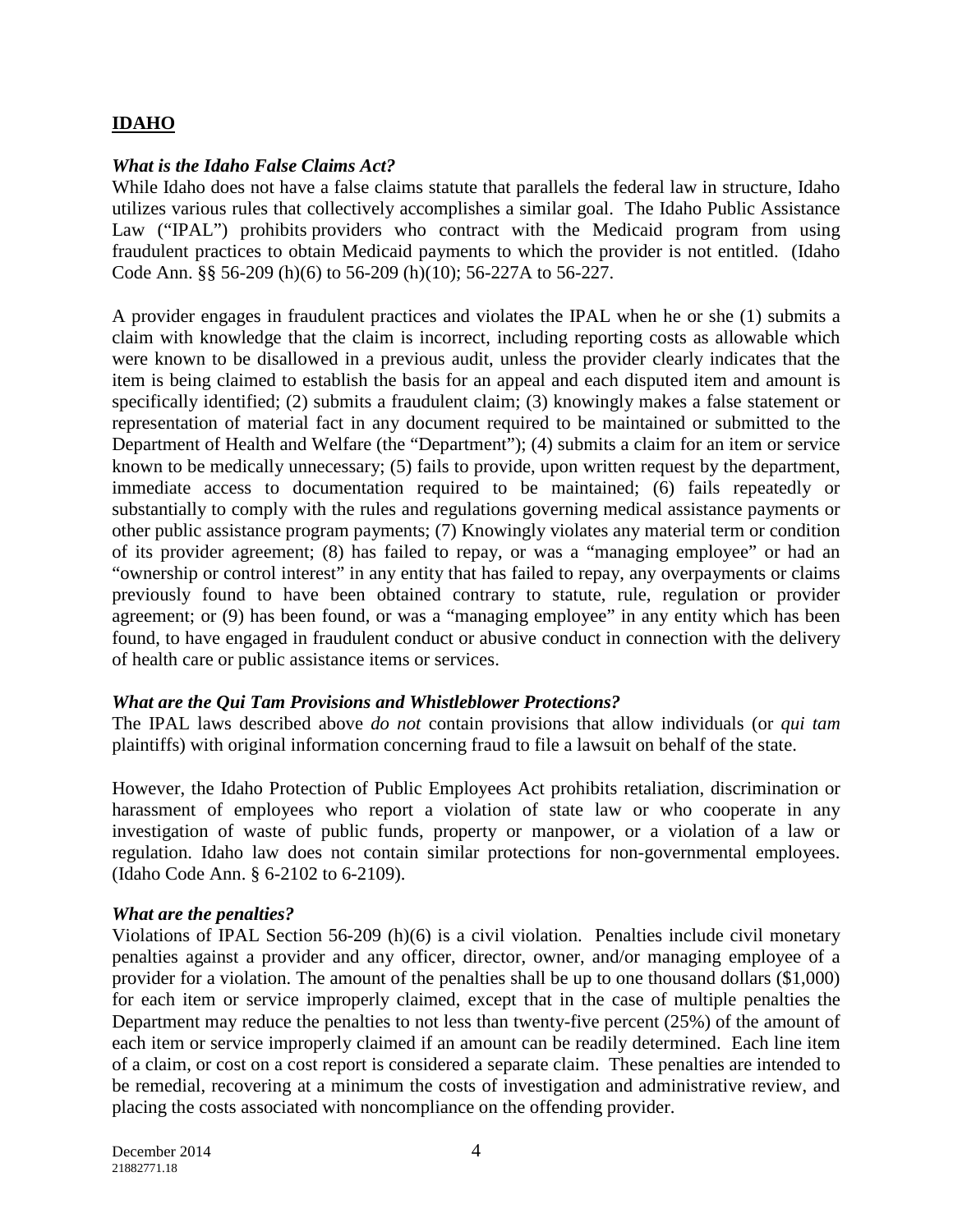Any individual or entity convicted of a criminal offense related to the delivery of an item or service under any state or federal program shall be excluded from program participation as a Medicaid provider for a period of not less than ten (10) years. The Department may exclude any individual or entity for a period of not less than one (1) year for any conduct for which the secretary of the department of health and human services or designee could exclude an individual or entity. The Department may sanction individuals or entities by barring them from public assistance programs for intentional program violations where the federal law allows sanctioning individuals from receiving assistance. Individuals or entities who are determined to have committed an intentional program violation will be sanctioned from receiving public assistance for a period of twelve (12) months for the first violation, twenty-four (24) months for the second violation and permanently for the third violation.

# **IOWA**

### *What is the Iowa False Claims Act?*

The Iowa False Claims Act ("IFCA") is a civil statute designed to help the state government combat fraud and recover losses resulting from fraud against public agencies. (Iowa Code §§ 685.1 to 685.7).

Violations of the IFCA include: (1) knowingly presenting or causing to be presented a false or fraudulent claim for payment or approval; (2) knowingly making or using, or causing to be made or used, a false record or statement material to false or fraudulent claim; (3) having possession or control over property or money used, or to be used, by the state and delivering less than all of that money or property; (4) an authorized individual making or delivering a document certifying receipt of property used by the state without completely knowing that the information on the receipt is true; (5) knowingly buying public property from an officer or employee of the state or a member of the Iowa national guard who may not sell or pledge property; (6) knowingly concealing or improperly avoiding or decreasing an obligation to pay or transmit money or property to the state; and (7) conspiring to commit any of the above violations.

### *What are the Qui Tam Provisions and Whistleblower Protections?*

The IFCA contains provisions that allow individuals (or *qui tam* plaintiffs) to file a lawsuit to enforce the IFCA on behalf of the state. Once filed, the Iowa Attorney General may choose to intervene and conduct the lawsuit. If the Attorney General conducts the lawsuit, the *qui tam* plaintiff shall receive between 15% and 25% of the proceeds from the action or settlement of the claim, depending on the extent to which the *qui tam* plaintiff contributes to the prosecution of the lawsuit. Furthermore, the state has the authority to limit the plaintiff's participation if it would interfere or unduly delay the state's prosecution of the case If the court determines the action is based primarily on disclosures of specific information from hearings, government audits, or from the news media, and not based on information provided by the *qui tam* plaintiff, the court will award the qui tam plaintiff no more than 10% of the proceeds from the action or settlement of the claim. If the Attorney General does not conduct the lawsuit, the *qui tam* plaintiff may pursue the lawsuit and, if successful, shall receive between 25% and 30% of the proceeds from the action or settlement, and shall have reasonable and necessary court costs and attorney fees reimbursed by the defendant.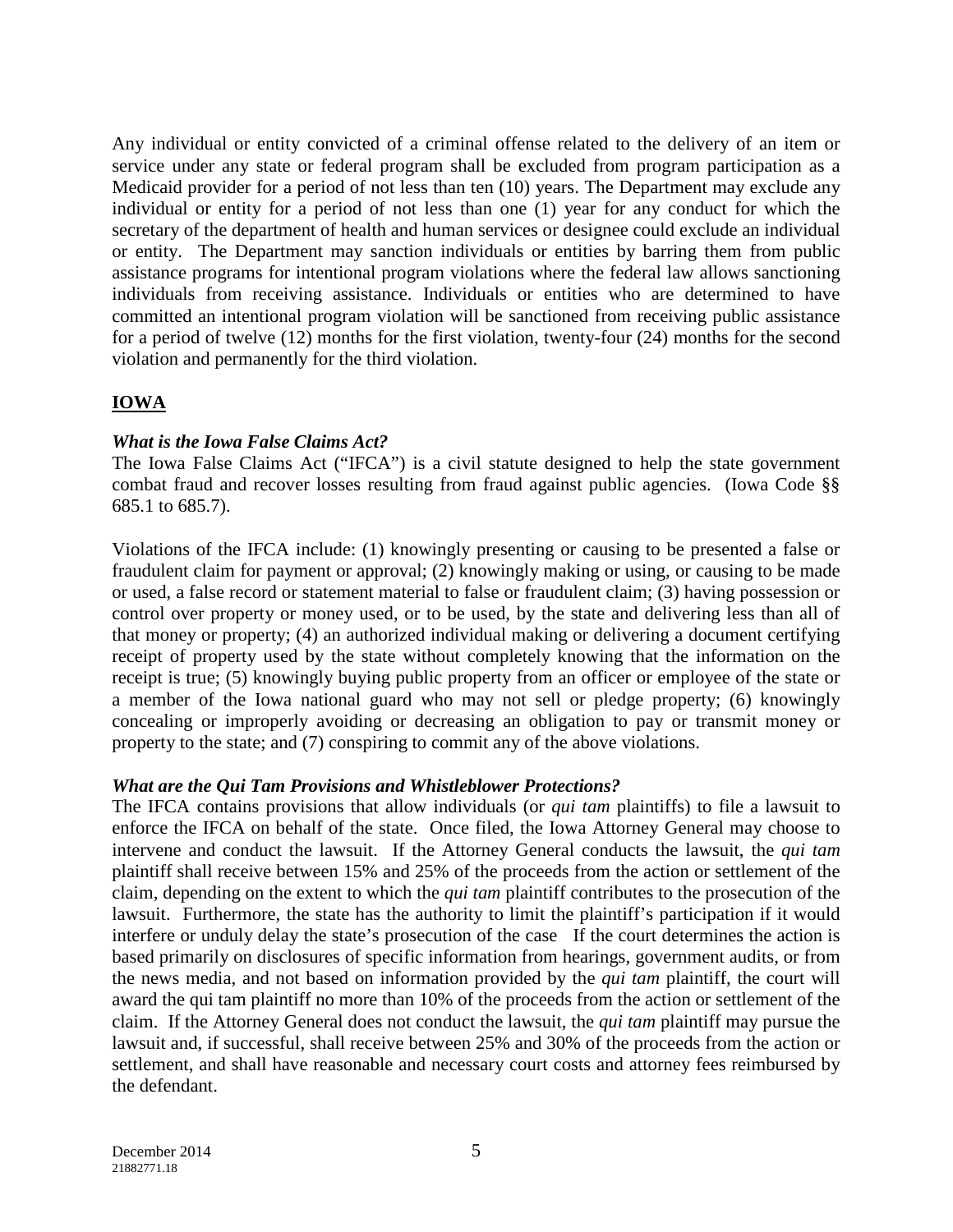The IFCA protects employees, contractors, or agents who are discharged, demoted, suspended, harassed, or otherwise discriminated against in terms of their employment, because they took lawful acts to stop a violation of the IFCA. Such employees, contractors, or agents are entitled to all relief necessary to make them whole, including reinstatement with the seniority status they would have had, two times the amount of back pay, interest on the back pay, and compensation for any special damages sustained as a result of the discrimination. A civil action under the IFCA may not be brought more than three years after the date when the retaliation occurred.

### *What are the Penalties?*

The IFCA establishes financial penalties of \$5,000 to \$10,000 for each violation plus three times the amount of damages sustained by the state as a result of the violation. In addition, persons found to have violated the IFCA are liable to the state or to the *qui tam* plaintiff for the costs of the action. If a court finds that the person who committed the violation cooperated with the state investigation of the violation, including furnishing the state with all information known about the violation within 30 days, the court may lower the amount to two times the amount of damages sustained by the state.

## **KANSAS**

### *What is the Kansas False Claims Act and the Kansas Medicaid Fraud Control Act?*

The Kansas False Claims Act ("KFCA") is a civil statue which is designed to help the state government combat fraud and recover losses resulting from fraud against the state, or any political subdivision of the state. (Kan. Stat. Ann. § § 75-7501 to 75-7511). The KFCA became effective on April 30, 2009. In addition, Kansas has a Medicaid Fraud Control Act ("KMFCA") which became effective on July 1, 2011 (Kan. Stat. Ann. § 21-5925-5934; 75-725; 75-726).

Violations of the KFCA include: (1) knowingly submitting a false or fraudulent claim for payment or approval to any recipient of State or local funds; (2) knowingly making or using a false record to get a false claim paid; (3) making or using a false record to avoid payments owed to the state government or a political subdivision of the state; (4) delivering less property or money to the state government or a political subdivision of the state than the amount for which the person receives a certificate or receipt; (5) knowingly making or delivering a receipt that falsely represents the property received by the state government or a political subdivision of the state; (6) knowingly buying or receiving public property from any person who is not allowed to sell or pledge the property; (7) failing to disclose and arrange for repayment of a false claim when the person who discovers the falsity of the claim is a beneficiary; and (8) conspiring to commit any of the actions (1) through (7) listed above.

Violations of the KMFCA include making a false claim, statement or representation to the Medicaid program, with intent to defraud, making, presenting, submitting, offering or causing to be made (1) any false or fraudulent claim for payment for any goods, service, item, or facility accommodation; (2) any false or fraudulent statement or representation for use in determining payments which may be made under Medicaid; (3) any false or fraudulent report or filing which is or may be used in computing or determining a rate of payment for any goods, service, item or facility or accommodation, (4) any false or fraudulent statement or representation made in connection with any report or filing which is or may be used in computing or determining a rate of payment for any goods, service, item, facility or accommodation reimbursable by Medicaid;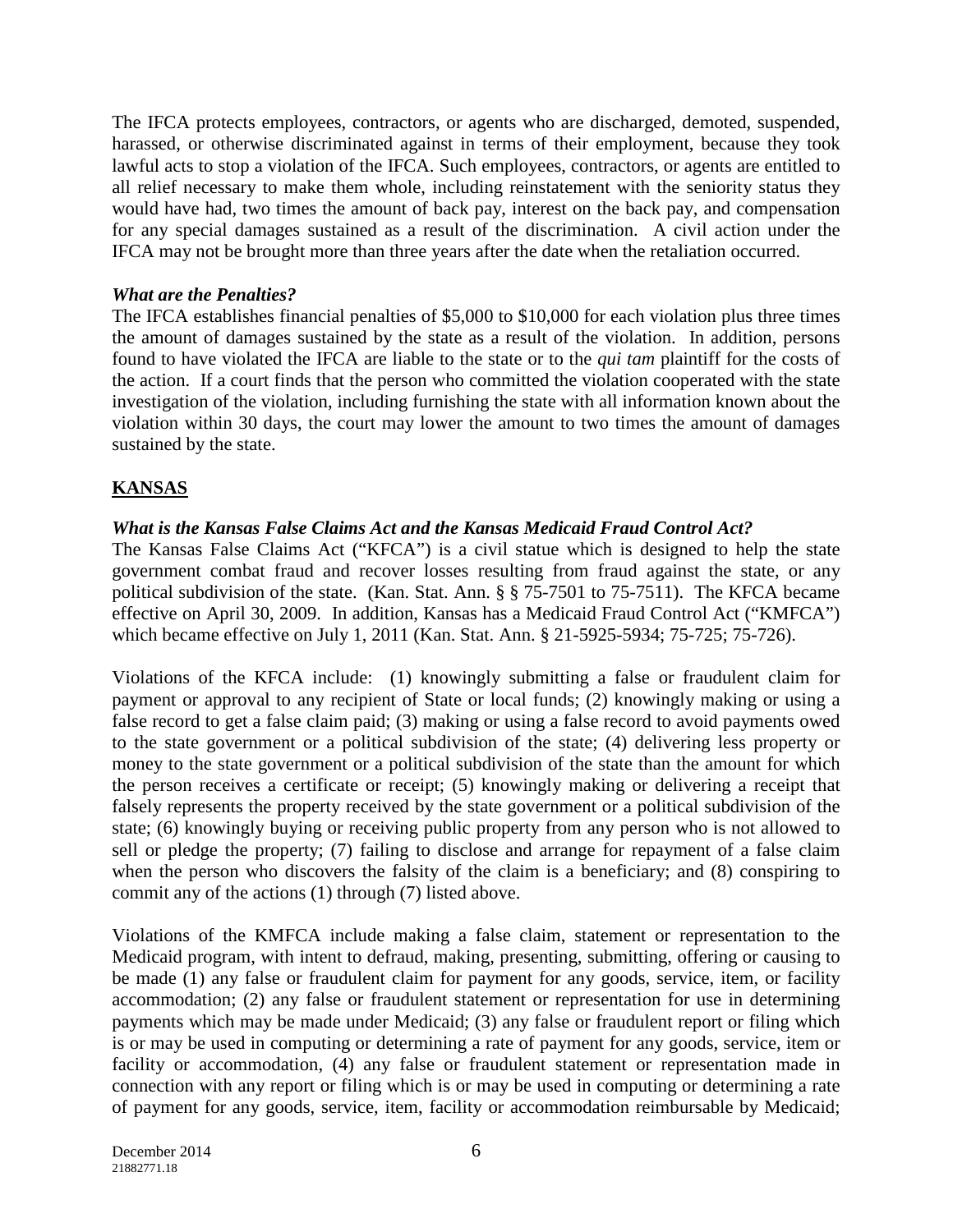(5) any statement or representation for use by another in obtaining any goods, service, item, facility or accommodation reimbursable by Medicaid, knowing the statement or representation to be false; (6) any claim for payment, for any goods, service, item, facility, or accommodation, which is not medically necessary in accordance with professionally recognized parameters for which payment may be made under Medicaid; (7) any wholly or partially false or fraudulent book, record, document, data or instrument, which is kept as documentation or provided to a government official in connection with an ongoing investigation for any goods, service, item, facility or accommodation or of any cost or expense claimed for reimbursement for any goods, service, item, facility or accommodation reimbursable by Medicaid; and (8) any false or fraudulent statement or representation made with the intent to influence any acts or decision of any official, employee or agent of a state or federal agency having regulatory or administrative authority over the Kansas Medicaid program.\*

### *What are the Qui Tam Provisions and Whistleblower Protections?*

The KFCA *does not* contain provisions that allow individuals (or *qui tam* plaintiffs) with original information concerning fraud to file a lawsuit on behalf of the state. A portion of the proceeds obtained from successful actions is remitted to the defrauded entity, and the remaining proceeds are retained by the State or used to refund money falsely obtained from the Federal government.

The KFCA protects employees who assist the state in taking action under the KFCA from retaliation, and entitles them to all relief necessary to make them whole.

### *What are the Penalties?*

In addition to any other remedies that may be prescribed by law, a person who violates the KFCA will be liable for (1) a civil penalty of \$1,000 to \$11,000 per claim, (2) damages in the amount of three times the amount of the false claim, and (3) the state's reasonable costs and attorney fees for the civil action brought to recover penalties or damages. Liability under the KFCA is joint and several for any act committed by two or more persons. The courts must reduce damages for violations if the false claims are voluntarily disclosed.

A violation of Subsections (1)-(7) of the KMFCA\*\* is classified: (i) a severity level 7, nonperson felony if the payments illegally claimed are \$25,000 or more; (ii) a severity level 9 nonperson felony if the payments illegally claimed are between \$1,000 and (iii) \$25,000; and a class A misdemeanor if the payments illegally claimed are less than \$1,000. A violation of the KMFCA subsection (8) is classified a severity level 9, nonperson felony.\*\*\*

\*Kansas recently passed legislation in April of 2014 that would slightly alter the language and classification of Kan. Stat. Ann. § 21-5927 (Kansas Medicaid Fraud Control Act ("KMFCA"). In addition, the legislation adds a section to the definition of Medicaid fraud that any wholly or partially false or fraudulent book, record, document, data or instrument to any properly identified law enforcement officer, any properly identified employee or authorized representative of the attorney general, or to any properly identified employee or agent of the department of social and rehabilitation services, or its fiscal agent, in connection with any audit or investigation involving any claim for payment or rate of payment for any goods, service, item, facility or accommodation payable, in whole or in part, under the Medicaid program. The proposed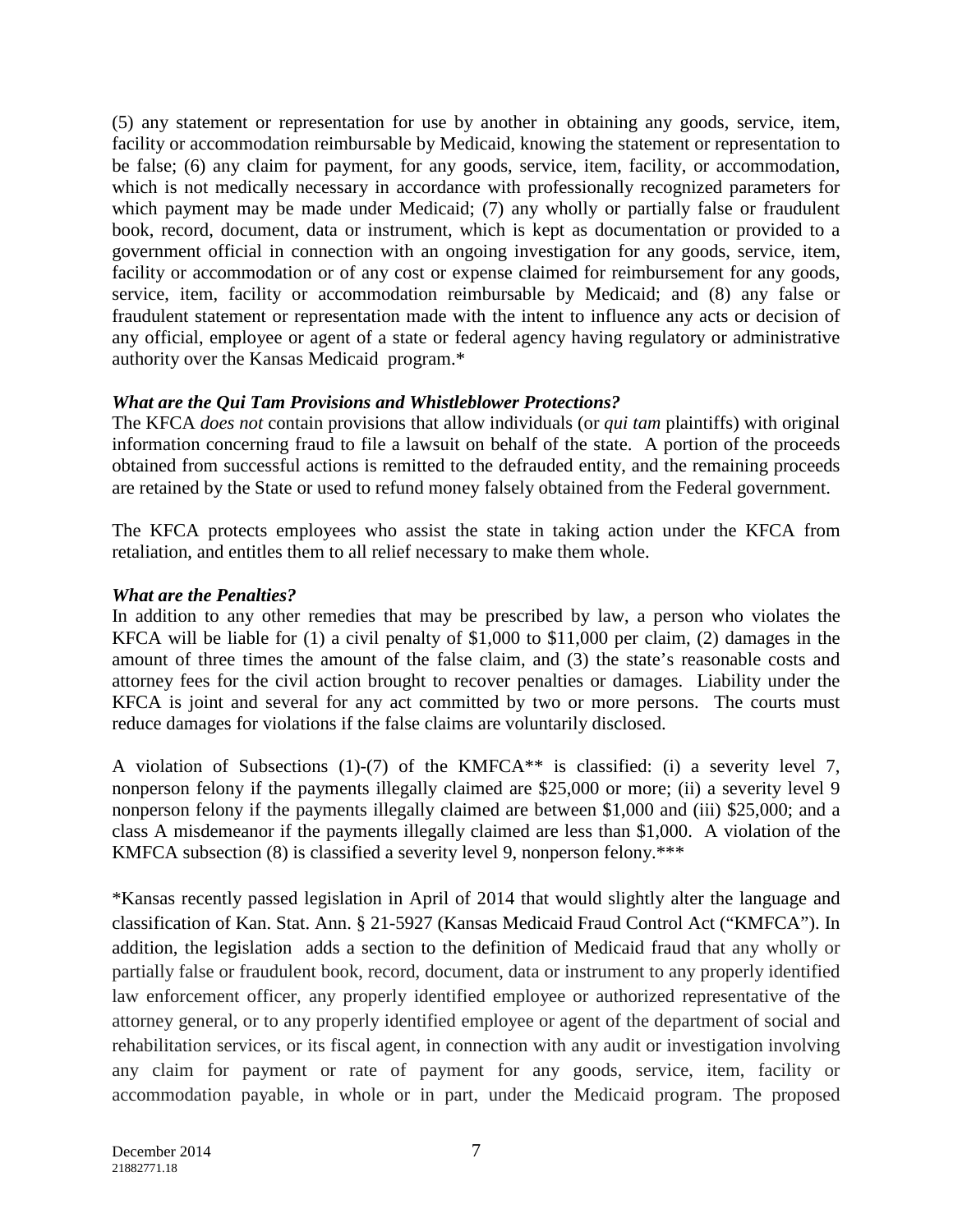legislation would also add another category that constitutes Medicaid fraud as: (2) intentionally executing or attempting to execute a scheme or artifice to defraud the Medicaid program or any contractor or subcontractor of the Medicaid program.

\*\*This legislation would amend the KMFCA classifications above and additionally include "in addition to other criminal penalties provided by law, any person convicted of a violation of the [KMFCA] shall, upon request of the Attorney General at any time prior to sentencing, be subject to a fine of not less than \$1,000 and not more than \$11,000 for each violation of such act."

\*\*\*Additionally, the legislation amends the violation classifications to provide for harsher security levels. For instance: where the aggregate amount of payments illegally claimed is: (A) \$250,000 or more, Medicaid fraud is a severity level 3, nonperson felony; (B) at least \$100,000 but less than \$250,000 Medicaid fraud is a severity level 5, nonperson felony; (C) at least \$25,000 but less than \$100,000, Medicaid fraud is a severity level 7, nonperson felony; (D) at least \$1,000 but less than \$250000, Medicaid fraud is a severity level 9, nonperson felony; and (E) less than \$1,000, Medicaid fraud is a class A nonperson misdemeanor.

The legislation also adds additional penalties when great bodily harm results from a False Claims Act violation. When great bodily harm results from a False Claims Act violation, regardless of the aggregate amount of the payments illegally claimed, the Medicaid fraud is a severity level 4, person felony. When death results from such act, regardless of the aggregate amount of payments illegally claimed, Medicaid fraud is a severity level 1, person felony. 2013 Kansas Senate Bill No. 271, Kansas Eighty-Fifth Legislature 2014 Regular Session, 2013 Kansas Senate Bill No. 271, Kansas Eighty-Fifth Legislature 2014 Regular Session

# **KENTUCKY**

### *What is the Kentucky Control of Fraud and Abuse Act?*

The Kentucky Control of Fraud and Abuse Act ("KCFA") became effective on June 20, 2005 (Ky. Rev. Stat. §§ 205.8451 to 205.8483) and is aimed at providers who submit claims for payment which they are not entitled. The KCFA utilizes both civil and criminal penalties to deter violations.

Violations of the KCFA include: (1) knowingly or wantonly devising a scheme, entering into an agreement, or conspiring to obtain payments from medical assistance programs by means of false claims, reports or documents submitted to health and family services, or intentionally engage in conduct which advances the scheme or artifice; (2) intentionally, knowingly, or wantonly falsifying information used in determining rights to any benefit or payment; (3) misrepresenting the conditions or operations of a facility to qualify as a certified institution; and (4) knowingly falsify, conceal, or cover up by any trick, scheme, or device a material fact, or make any false, fictitious, or fraudulent statement or representation, or make or use any false writing or document knowing the same to contain any false, fictitious, or fraudulent statement or entry.

### *What are the Qui Tam Provisions and Whistleblower Protections?*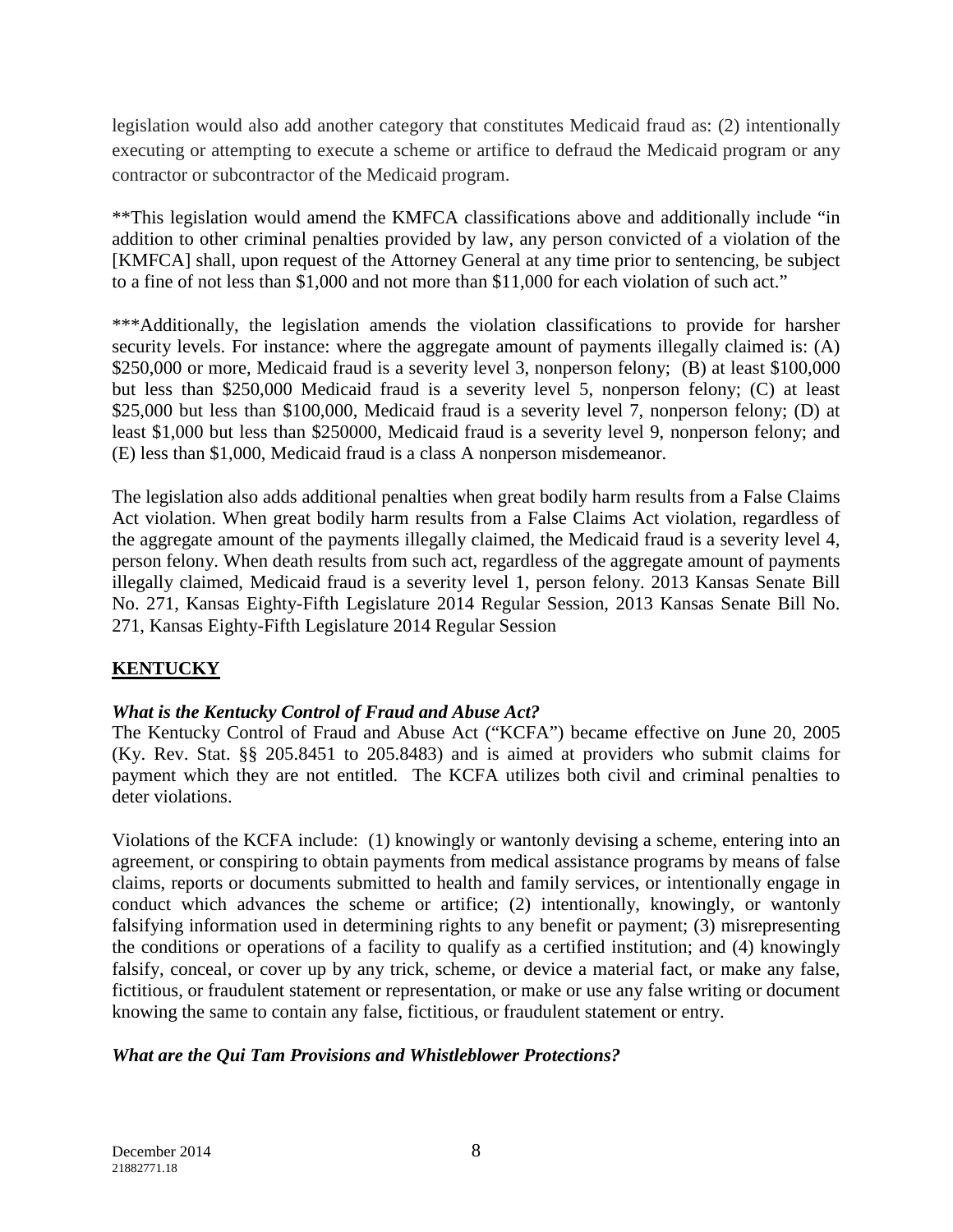The KCFA *does not* contain provisions that allow individuals (or *qui tam* plaintiffs) with original information concerning fraud to file a lawsuit on behalf of the state. However, like the federal act, the Kentucky Attorney General may commence proceedings to enforce the KCFA.

The KCFA includes special whistleblower protection to protect employees who report or testify regarding potential violations of the KCFA from discharge, discrimination, or retaliation.

Additionally, the KCFA has a mandatory reporting provision which requires any person who knows or has reasonable cause to believe a violation of the KCFA has occurred, to report the information to the Kentucky Medicaid Fraud Control Unit or Hotline.

## *What are the Penalties?*

The criminal penalties for violating the KFCA include the following: A provider who violates subsections (1) and (2) are guilty of a Class A misdemeanor. However, in the event that the sum of all the benefits or payments claimed reaches three hundred dollars (\$300), the violation is classified Class D felony. Further, a provider who violates subsection (3) is guilty of a Class C felony. Lastly, any provider who violates the provisions of subsection (4) is guilty of a Class D felony.

The civil penalties for violating the KFCA include the following: (1) restitution; (2) up to three times the amount of the excess payments; (3) \$500 fine for each fraudulent claim submitted; and (4) payment of legal, investigation, and enforcement fees.\* Additionally, violators may face removal as a participating provider in the Medical Assistance Program.

\*Recently proposed amendments to KRS 205.8467 would increase the fines for each fraudulent payment submitted. The increases would be equal to: (3) five thousand five hundred dollars (\$5,500) to eleven thousand dollars (\$11,000) for each false or fraudulent claim submitted for providing treatment, services or goods. In addition, the amendment to KRS 205.8467 adds a section (2) which states that liability for damages established under sections 1 to 9 of the act shall take priority and offset any liability for similar damages or penalties under this section. Additionally, an administrative action under this section may be stayed during the pendency of a civil action brought under sections (1) through (9) of the act.

# **MARYLAND**

# *What is the Maryland False Health Claims Act?*

The Maryland False Health Claims Act ("MFHCA") is a civil statute designed to help Maryland combat fraud and recover losses resulting from fraud against a state health plan or state health program. (MD. Code Ann., Health-Gen. §§ 2-601 to 2-611). The MFHCA became effective on October 1, 2010. In addition, Maryland provides for criminal penalties in the event a person commits Medicaid Fraud (Md. Code Ann., Crim. Law § 8-508 to § 8-519). The Medicaid Fraud provisions became effective on October 1, 2002.

Violations of MFHCA include: (1) presenting or causing to be presented a false or fraudulent claim for payment or approval; (2) making or using, or causing to be made or used, a false record or statement material to a false or fraudulent claim; (3) conspiring to commit a violation under MFCHA; (4) delivering or causing to be delivered to the state less than all the money or property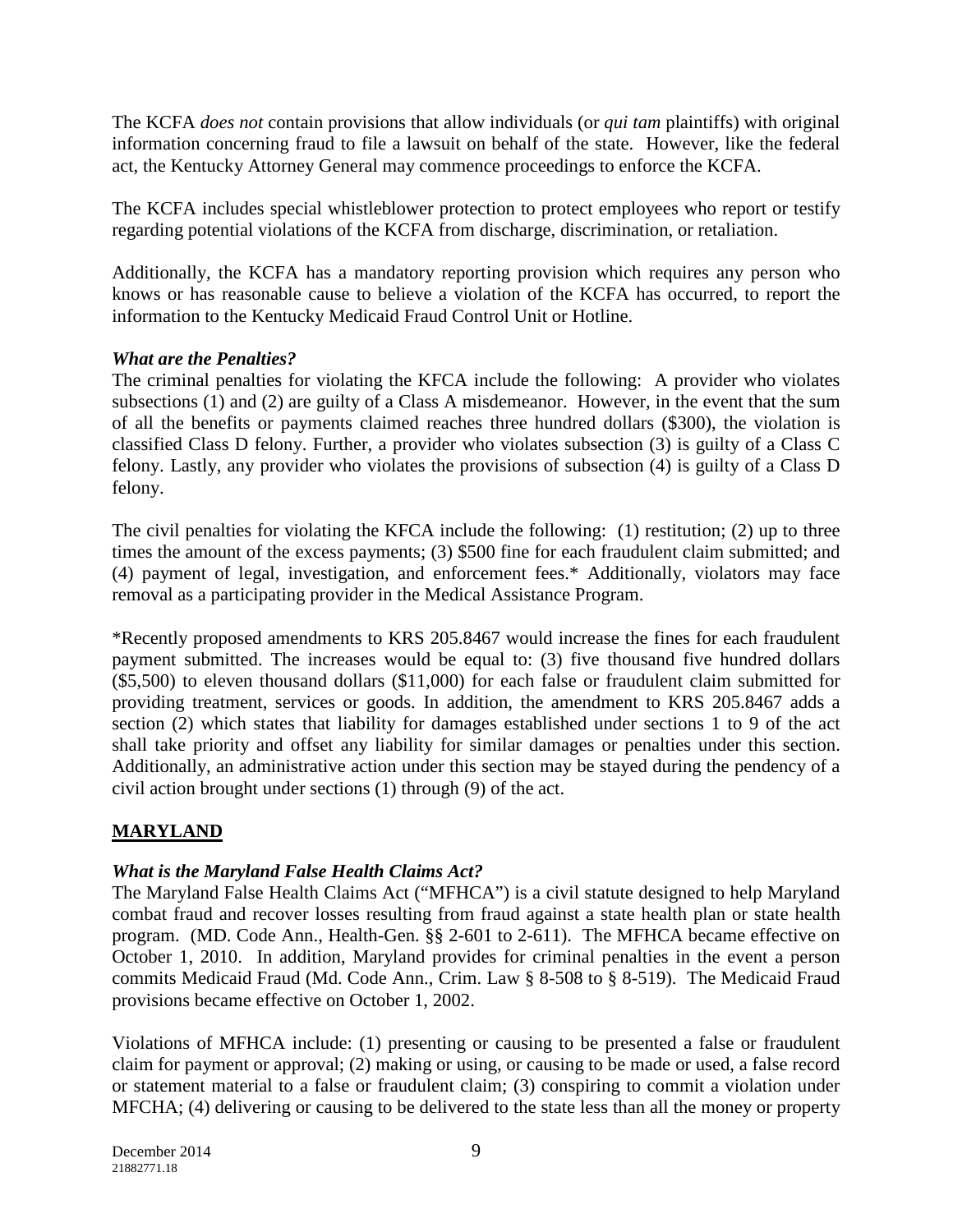to be used by or on behalf of the state under a state health plan or state health program; (5) defrauding the state by preparing or delivering a document certifying receipt of money or other property used or to be used by the state under a state health or a state health program

that falsely represents the money or property delivered; (6) buying public property from an officer or employee of the state health plan or state health program who lawfully may not sell the property; (7) making or using, or causing to be made or used, a false record or statement material to an obligation to pay the state or local government; (8) concealing or improperly avoiding or decreasing an obligation to pay or transmit money or other property to the state; or (9) making any other false or fraudulent claims against a state health plan or a state health program.

Violations of the Medicaid Fraud laws include defrauding state health plans by: (1) knowingly and willfully defrauding or attempt to defraud a State health plan in connection with the delivery of or payment for a health care service; (2) knowingly and willfully obtaining or attempt to obtain by means of a false representation money, property, or anything of value in connection with the delivery of or payment for a health care service that wholly or partly is reimbursed by or is a required benefit of a state health plan; (3) knowingly and willfully defrauding or attempt to defraud a state health plan of the right to honest services; or (4) with the intent to defraud making a false representation relating to a health care service or a state health plan. Further, a violation of the Medicaid Fraud laws includes a false representation for qualification by knowingly and willfully making, causing to be made, inducing, or attempt to induce the making of a false representation with respect to the conditions or operation of a facility, institution, or state health plan in order to help the facility, institution, or State health plan qualify to receive reimbursement under a state health plan.

### *What are the Qui Tam Provisions and Whistleblower Protections?*

The MFHCA contains provisions that allow individuals (or *qui tam* plaintiffs) to file a lawsuit to enforce MFHCA in the name of the State. However, the State must choose whether to intervene and continue the lawsuit once a complaint is filed. If the State declines to join a case initiated by a relator, the case must be dismissed and there are no relator's rights under the statute. Also, the State may withdraw after initially intervening, and the case must then also be dismissed. Awards when the Government does intervene are between 15% and 25%. Specified government employees may not bring a claim based on information they learned in their official capacity. If the State chooses not to intervene, the action will be dismissed. If the State chooses to intervene, it will conduct the lawsuit, and, if successful, the *qui tam* plaintiff will receive between 15% and 25% of the proceeds of any recovery or settlement, based on the *qui tam* plaintiff's contribution to the action.

MFHCA protects employees against retaliatory actions because they took lawful actions in furtherance of an investigation of a potential MFHCA action. Such lawful actions include disclosing or threatening to disclose what the employee reasonably believes is a violation, providing information or testifying regarding an alleged violation, or objecting to or refusing participate in an activity the employee reasonably believes is a violation. Effected employees may be entitled to reinstatement to the same seniority status and with full fringe benefits and seniority rights, two times the amount of lost wages, benefits, and other remuneration, including interest, payment of reasonable attorneys costs, an injunction against continued violation, punitive damages and the assessment of a civil penalty of up to \$1000 for the first violation and up to \$5000 for subsequent violations.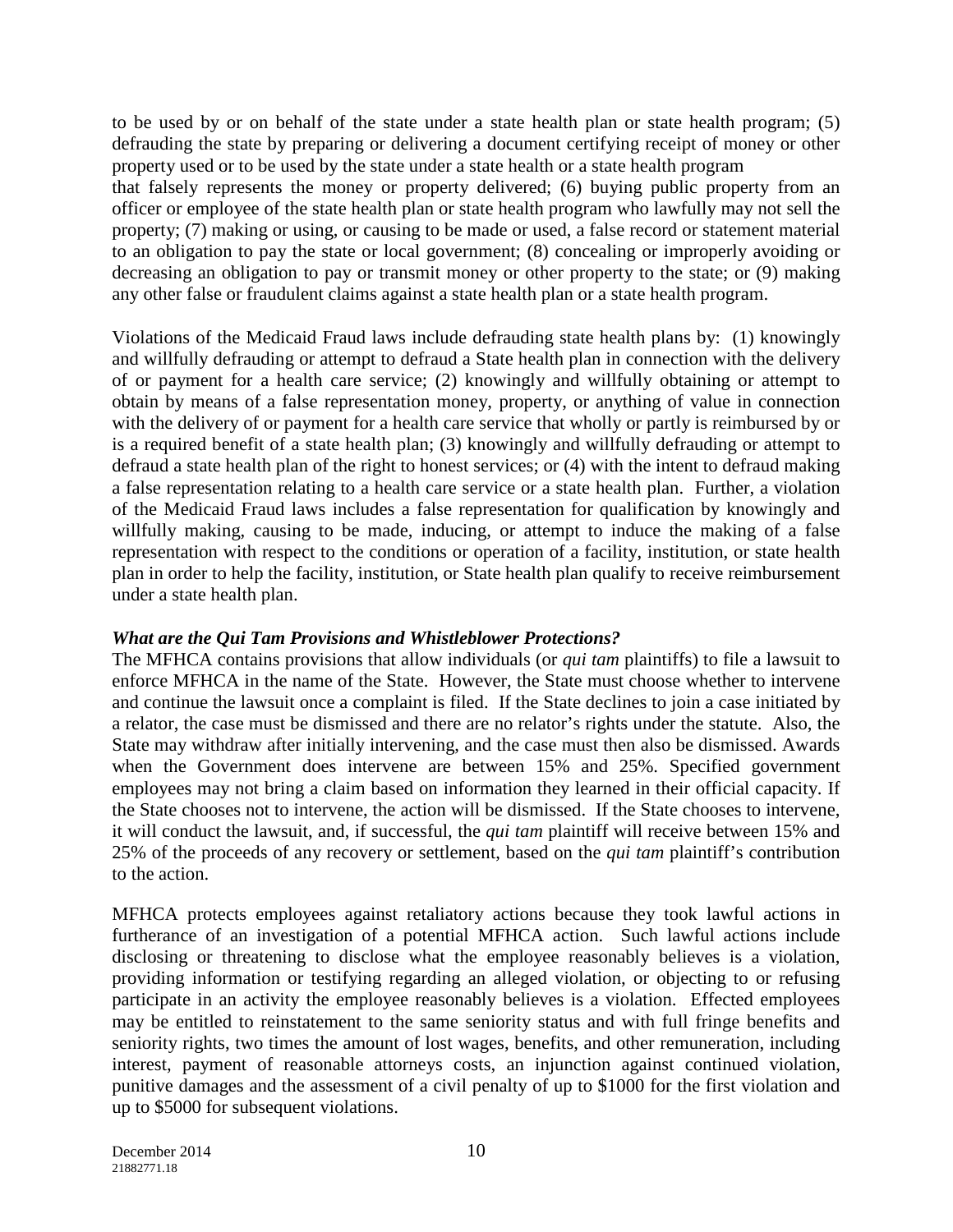#### *What are the Penalties?*

MFHCA establishes financial penalties of up to \$10,000 for each violation (but it may not exceed the total amount of damage incurred by the state health plan or state health program) plus up to three times the amount of damages sustained by the state or local government as a result of the violation. In addition, persons found to have violated MFHCA may be liable for the costs of the action.

Penalties under the Medicaid Fraud laws can be triggered if the value of the money, health care services, or other goods or services involved is  $$500<sup>3</sup>$  $$500<sup>3</sup>$  $$500<sup>3</sup>$  or more in the aggregate. In this case, a convicted person will be guilty of a felony and on conviction will be subject to imprisonment not exceeding 5 years, or a fine not exceeding \$100,000 or both. However, a person who violates any other provision of the Medicaid Fraud laws is guilty of a misdemeanor and on conviction is subject to imprisonment not exceeding 3 years or a fine not exceeding \$50,000 or both.

A business entity violating the Medicaid Fraud laws is subject to a fine not exceeding: (i) \$250,000 for each felony; and (ii) \$100,000 for each misdemeanor.

## **MINNESOTA**

### *What is the Minnesota False Claims Against the State Act?*

The Minnesota False Claims Against the State Act ("MFCASA") is a civil statute designed to help Minnesota combat fraud and recover losses resulting from fraud. (Minn. Stat. §§ 15C.01 to 15C.16). The MFCASA became effective on July 1, 2010.

Violations of the MFCASA include: (1) knowingly presenting or causing to be presented a false or fraudulent claim<sup>[4](#page-10-1)</sup> for payment or approval to an officer or employee of the state or local government; (2) knowingly making or using, or causing to be made or used, a false record or statement to get a false or fraudulent claim paid or approved by the state or local government; (3) knowingly conspiring to either present a false or fraudulent claim to the state or political subdivision or to make or use a false record or statement to get a false or fraudulent claim approved by the state or local government; (4) has possession, custody or control of public property or money used, or to be used, by the state or a political subdivision and knowingly delivering or causing to be delivered to the state or political subdivision less money or property than the amount stated on the receipt; (5) is authorized to prepare or deliver a receipt that falsely represents the money or property delivered to the state or political subdivision; (6) knowingly buying public property from an officer or employee of the state or political subdivision who lawfully may not sell or pledge the property; and (7) knowingly making or using a false record or statement to conceal, avoid, or decrease an obligation to pay the state or political subdivision.<sup>[5](#page-10-2)</sup>

<span id="page-10-0"></span> $\overline{a}$ 

<sup>&</sup>lt;sup>3</sup> Recently enacted legislation amends this amount to \$1,000 effective October 1, 2013.

<sup>4</sup> Proposed legislation would amend the definition of "claim".

<span id="page-10-2"></span><span id="page-10-1"></span><sup>&</sup>lt;sup>5</sup> Language effective until August 1, 2013; proposed legislation would amend this statute effective August 1, 2013.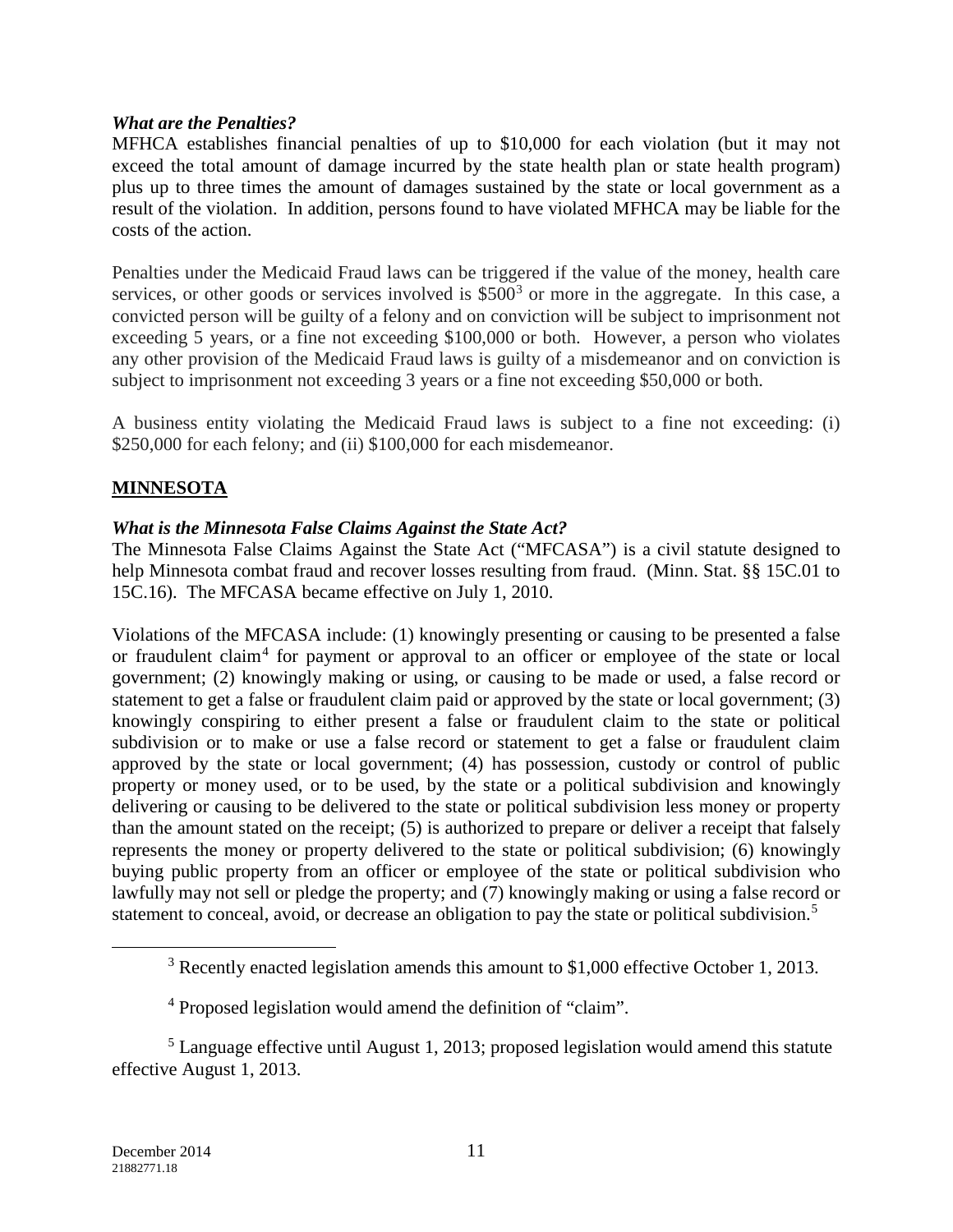### *What are the Qui Tam Provisions and Whistleblower Protections?[6](#page-11-0)*

The MFCASA contains provisions that allow individuals (or *qui tam* plaintiffs) to file a lawsuit to enforce the MFCASA on behalf of the state or the local government. Once filed, the Minnesota Attorney General or an attorney for a city or county may choose to intervene and conduct the lawsuit. If an attorney for a government entity conducts the lawsuit, the *qui tam* plaintiff shall receive between 15% and 25% of the proceeds of any recovery, in proportion to which the *qui tam* plaintiff's contribution to the action. If the *qui tam plaintiff* conducts the lawsuit, he or she will receive between 25% and 30% of any recovery, as the court determines reasonable. If an attorney for the government does not intervene in the lawsuit at the outset but intervenes subsequently, the *qui tam* plaintiff may receive between 15% and 30% of any recovery. In addition, the court may require the defendant to pay reasonable costs, attorney fees, and expert consultant fees to the *qui tam* plaintiff.

The MFCASA protects employees who are discharged, demoted, suspended, threatened, harassed, denied promotion, or otherwise discriminated against in terms of their employment, because they took lawful steps to disclose information with regard to a MFCASA suit or to bring or testify in such a suit. Such employees are entitled to damages and other relief, including reinstatement, twice the amount of lost compensation, interest on lost compensation, special damages sustained as a result of the discrimination, and, if appropriate, punitive damages.

#### *What are the Penalties?*

The MFCASA establishes financial penalties of \$5,500 to \$11,000 for each violation plus three times the amount of damages sustained by the state or political subdivision as a result of the violation. In addition, persons found to have violated the MFCASA may be liable to the state or to the *qui tam* plaintiff for the costs of the action. If a court finds that the person who committed the violation cooperated with the state investigation of the violation, including furnishing the state with all information known about the violation within 30 days, the court may lower the amount to two times the amount of damages sustained by the state.

### **MISSOURI**

### *What is the Missouri Health Improvement Act?*

The Missouri Health Improvement Act ("MHIA") (Mo. Stat. Ann. Chapter 191, §§ 191.900 to 191.910) is a comprehensive healthcare bill, which includes provisions designed to help the State combat fraud and abuse in the Missouri Medicaid program. The MHIA became effective on November 1, 2007.

Violations of the MHIA include: (1) knowingly making or causing to be made a false statement or false representation of a material fact to receive payment; (2) knowingly presenting a claim that falsely represents the service was medically necessary; (3) knowingly concealing the occurrence of any event affecting a right to have payment made; (4) knowingly concealing or

<span id="page-11-0"></span><sup>&</sup>lt;sup>6</sup> Proposed language would include a mandatory dismissal provision in enumerated circumstances and add a new section relating to relief from retaliatory actions.  $\overline{a}$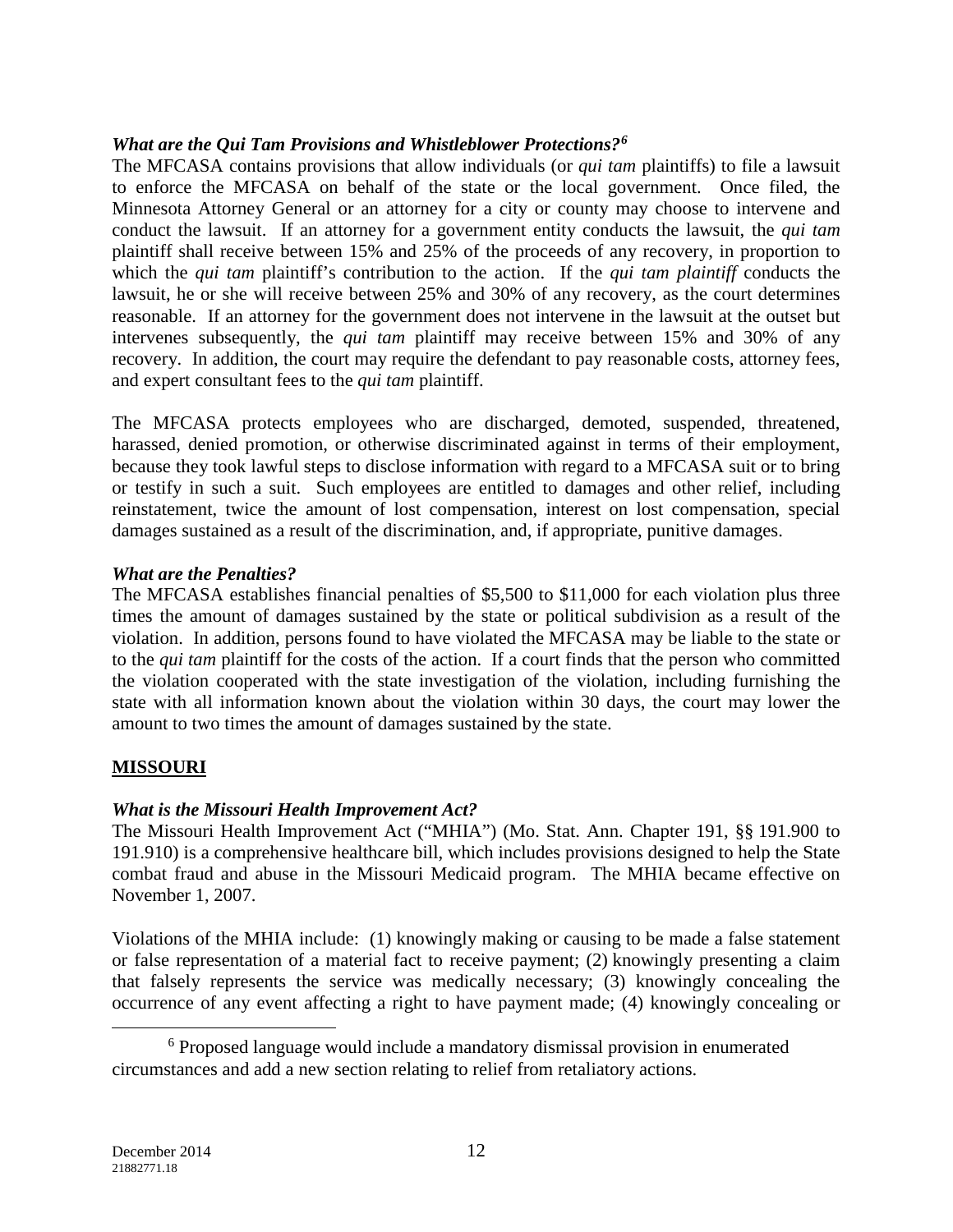failing to disclose information with the intent to obtain payment in an amount greater than that which the provider is entitled; and (5) knowingly representing a claim that falsely indicates health care was provided where the service provided was of lesser value than described in the claim.

## *What are the Qui Tam Provisions and Whistleblower Protections?*

The MHIA *does not* contain provisions that allow individuals (or *qui tam* plaintiffs) with original information concerning fraud to file a lawsuit on behalf of the State. However, the statute allows an individual who is the original source of information used by the Missouri Attorney General to bring a Medicaid fraud action to receive up to 10% of any recovery unless he or she participated in the fraud.

The MHIA protects employees who suffer discrimination as a result of reporting fraud or abuse under the MHIA and entitles them to: (1) reinstatement with the same seniority status, (2) two times the amount of back pay, and (3) interest on the back pay.

### *What are the Penalties?\**

A person who violates the MHIA fraud and abuse provisions is liable for both criminal and civil penalties. The criminal penalties include (1) classification as a Class C felony upon the first conviction and referral to the HHS Office of Inspector General; (2) classification as a Class B felony upon the second or subsequent convictions and referral to the HHS Office of Inspector General; (3) classification as a class D felony for any person who willfully prevents, obstructs, misleads, delays, or attempts to prevent, obstruct, mislead, or delay the communication of information or records. The civil penalties include a fine of \$5,000 to \$10,000 for each separate act plus three times the amount of damages that the State sustains because of the violations. Damages may be reduced to no less than two times the damages if the court finds certain mitigating factors that relate to a person's cooperation during the investigation.

In addition to any fines, penalties, or sentences imposed by law, a person will be required to make restitution to the federal and State governments, in an amount at least equal to that unlawfully paid to or by the person and be liable for reasonable investigation and prosecution expenses.\*\*

\*Enacted legislation amends the organization of criminal penalties associated with a MHIA violation. Section 191.905 has been amended to state that those guilty of Sections (1) through (3) are guilty of a class D felony upon his or her first offense. Additionally, 191.914 has been amended to state that any person who intentionally files a false report is guilty of a class E felony on a second or subsequent violation. Additionally, any person who receives compensation in exchange for knowingly failing to report any violation of subsections 1-3 of Section 191.905 is guilty of a class E felony.

\*\*Proposed legislation in the House of Representatives would eliminate the two-year statute of limitations to actions brought under the MHIA.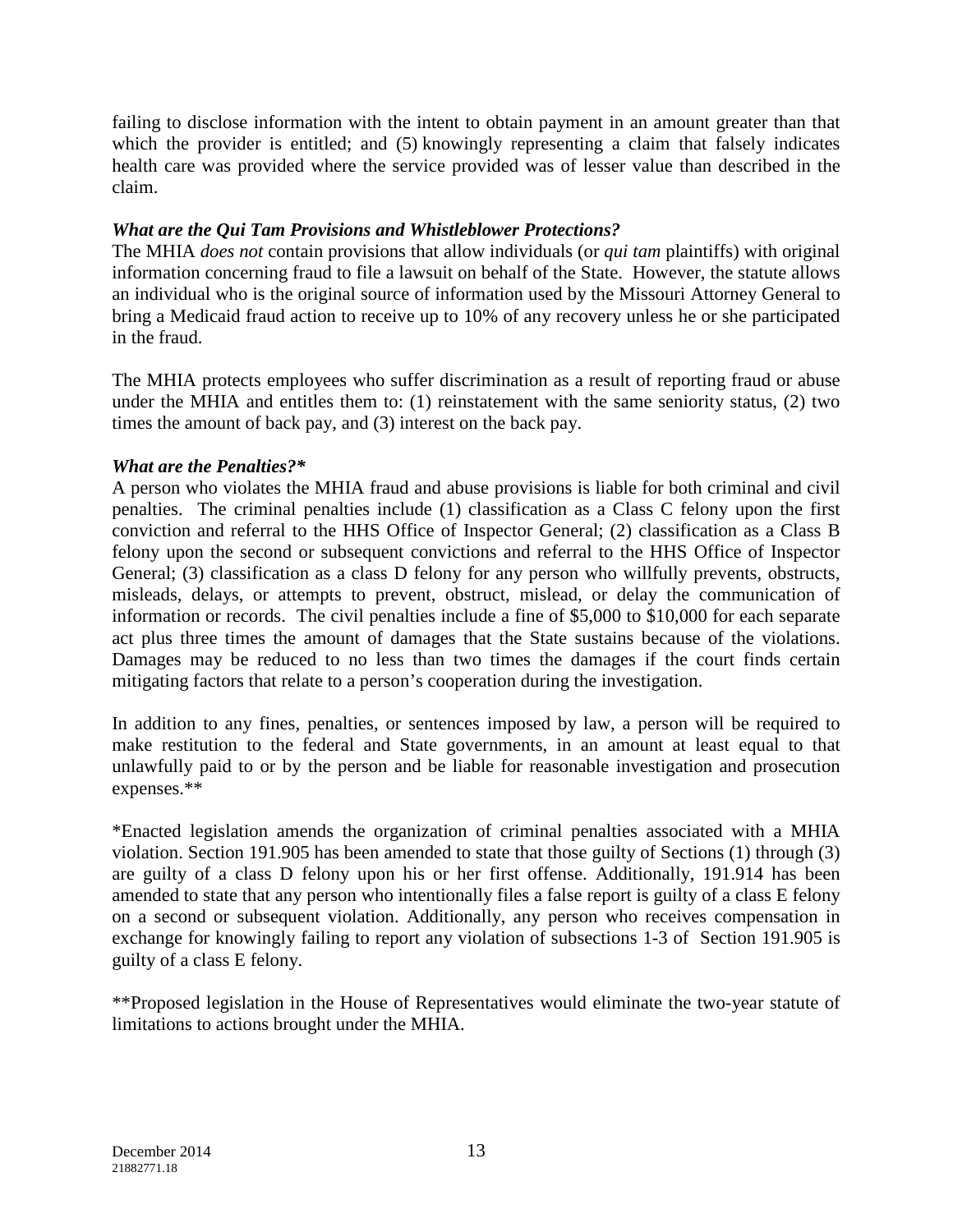#### **NEBRASKA**

#### *What is the Nebraska False Medicaid Claims Act?*

The Nebraska False Medicaid Claims Act ("FMCA") is a state law that is designed to provide for the investigation and prosecution of Medicaid fraud. The FMCA sets forth civil penalties for Medicaid fraud and establishes a Medicaid fraud control unit under the Nebraska Attorney General. (Neb. Rev. Stat. Ann. §§ 68-934 to 68-947). The FMCA became effective on May 30, 2009.

Violations of the FMCA include: (1) knowingly presenting or causes a false or fraudulent claim for payment or approval claim<sup>[7](#page-13-0)</sup>, (2) knowingly makes, uses or causes to be made or used, a false record or statement material<sup>[8](#page-13-1)</sup> to a false or fraudulent claim,  $(3)$  conspiring to commit a violation of the FMCA (4) having possession, custody, or control of property or money used or to be used by the state and knowingly delivers, or causes to be delivered, less than all of the money or property; (5) is authorized to make or deliver a document certifying receipt of property used, or to be used, by the state and, intending to defraud the state, makes or delivers the receipt knowing that the information on the receipt is not true; (6) knowingly buys or receives as a pledge of an obligation or debt, public property from any officer or employee of the state who may not lawfully sell or pledge such property; or (7) knowingly makes, uses or causes to be made or used, a false record or statement material<sup>[9](#page-13-2)</sup> to an obligation to pay or transmit money or property to the state or knowingly conceals, avoids, or decreases an obligation to pay or transmit money or property to the state.**[10](#page-13-3)**

There are additional actions that are violations of the FMCA, including: (1) failure of a beneficiary to report an inadvertent submission of a false Medicaid claim within sixty days of the discovery that the claim is false, (2) charging, soliciting, accepting, or receiving anything of value in addition to the amount legally payable under the Medicaid program in connection with delivery of a good or service, knowing that such charge, solicitation, acceptance, or receipt is not legally payable, and (3) knowingly failing to maintain the required records for a period of at least six years after the date on which payment was received or knowingly destroying such records within six years from the date payment was received.

The FMCA applies only to Medicaid claims.

#### *What are the Qui Tam Provisions and Whistleblower Protections?*

The FMCA *does not* contain provisions that allow individuals (or *qui tam* plaintiffs) with original information concerning fraud to file a lawsuit on behalf of the state.

 $\overline{a}$ 

<sup>7</sup> Recently enacted legislation redefines "claim"

<span id="page-13-1"></span><span id="page-13-0"></span><sup>&</sup>lt;sup>8</sup> Recently enacted legislation adds a new term, "material," as "having a natural tendency to influence or be capable of influencing the payment or receipt of money or property".

<span id="page-13-2"></span><sup>9</sup> Recently enacted legislation adds a new term, "material," as "having a natural tendency to influence or be capable of influencing the payment or receipt of money or property".

<span id="page-13-3"></span> $10$  Recently enacted legislation changes the conditions that trigger a false Medicaid claim and impose civil liabilities.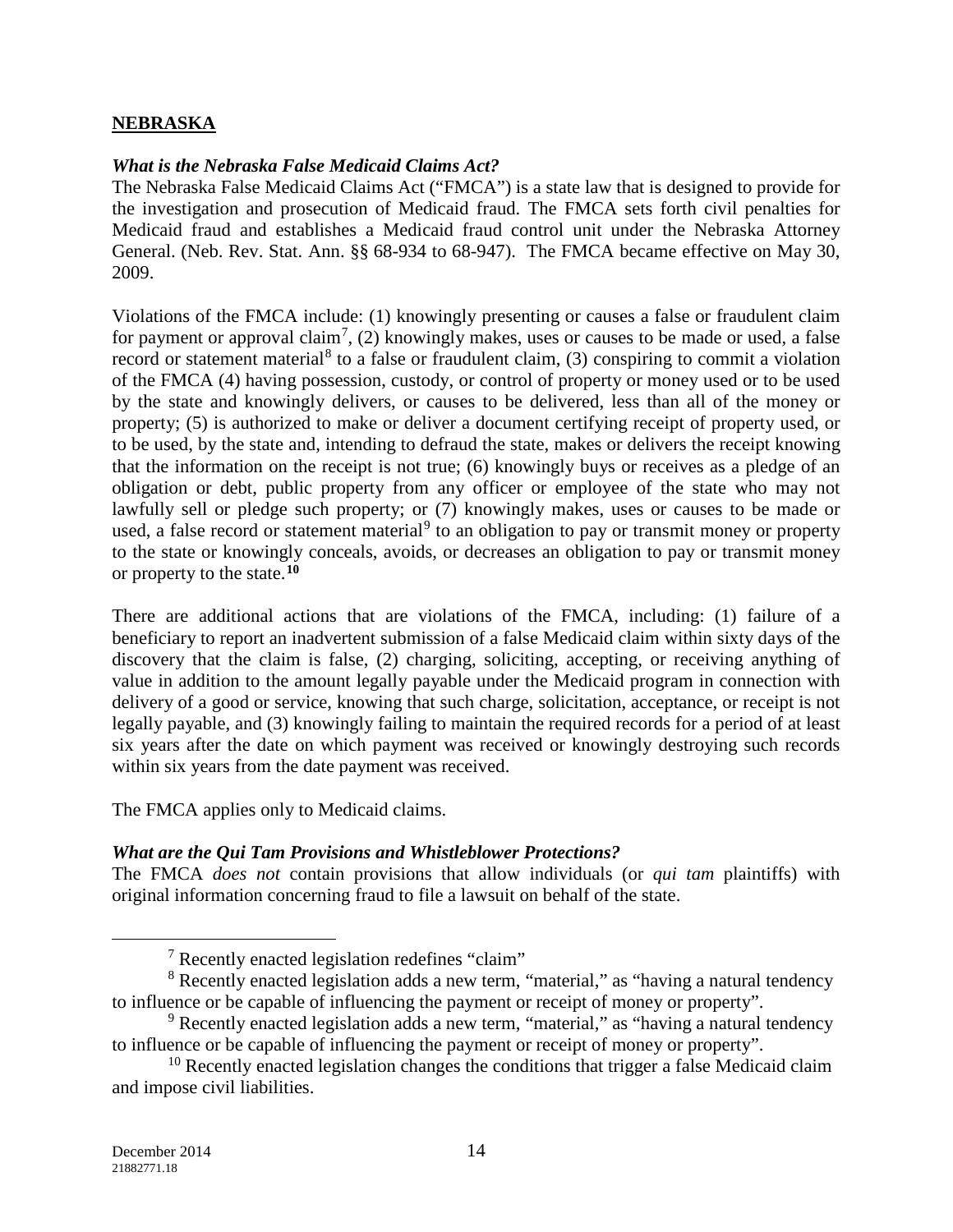#### *What are the penalties?*

In addition to any other remedies that may be prescribed by law, a person who violates the FMCA will be liable for (1) a civil penalty of not more than ten thousand dollars (\$10,000), (2) damages in the amount of three times the amount of the false claim, and (3) the state's costs and attorney's fees for the civil action brought to recover penalties or damages. Liability under the FMCA is joint and several for any act committed by two or more persons. The courts can reduce damages for violations to two times the amount of the false claim if they are voluntarily disclosed.

## **NEW JERSEY**

### *What is the New Jersey False Claims Act & Health Care Claims Fraud Act?*

The New Jersey False Claims Act ("NJFCA") (N.J. Stat. Ann. Title § § 2A:32C-1 et seq.) is a civil statute that helps the State combat fraud and recover losses resulting from fraud in the New Jersey Medicaid program. The NJFCA became effective on March 13, 2008. Additionally, New Jersey amended its Code of Criminal Justice to specifically address "health care claims fraud" committed by practitioners or other individuals. The New Jersey Health Care Claims Fraud ("NJHCCF") (N.J. Stat. Ann. § 2C:21-4.2 et seq.) provisions became effective on January 4, 2006. Violations of a NJHCCF crime are greater in scope and carry more severe criminal penalties than the civil statute.

Violations of the NJFCA include: (1) knowingly presenting or causing to be presented to an employee, officer, or agent of the State, or to any contractor, grantee, or other recipient of State funds, a false or fraudulent claim for payment or approval; (2) knowingly making, using, or causing to be made or used a false record or statement to get a false or fraudulent claim paid or approved by the State; (3) conspiring to defraud the State by getting a false or fraudulent claim allowed or paid by the State; (4) knowingly delivering or causing to be delivered less public property or money to the State than the amount for which the person receives a certificate or receipt; (5) knowingly making or delivering a receipt for property without completely knowing that the information on the receipt is true; (6) knowingly buying or receiving as a pledge of an obligation or debt, public property that a person may not lawfully sell or pledge; and (7) knowingly making or using or causing to be made or used a false, misleading or fraudulent record or statement to conceal, avoid, or decrease an obligation to pay money or property to the State.

"Health care claims fraud" according to the NJHCCF means "making, or causing to be made, a false, fictitious, fraudulent, or misleading statement of material fact in, or omitting a material fact from, or causing a material fact to be omitted from, any record, bill, claim or other document, in writing, electronically or in any other form, that a person attempts to submit for payment or reimbursement for health care services." Violations of the NJHCCF by a practitioner occur when he/she knowingly or recklessly commits health care claims fraud in the course of providing professional services. A person who is not a practitioner violates the NJHCCN when he/she knowingly or recklessly commits health care claims fraud, or knowingly commits five or more acts of health care claims fraud and the aggregate pecuniary benefit is at least one thousand dollars (\$1,000).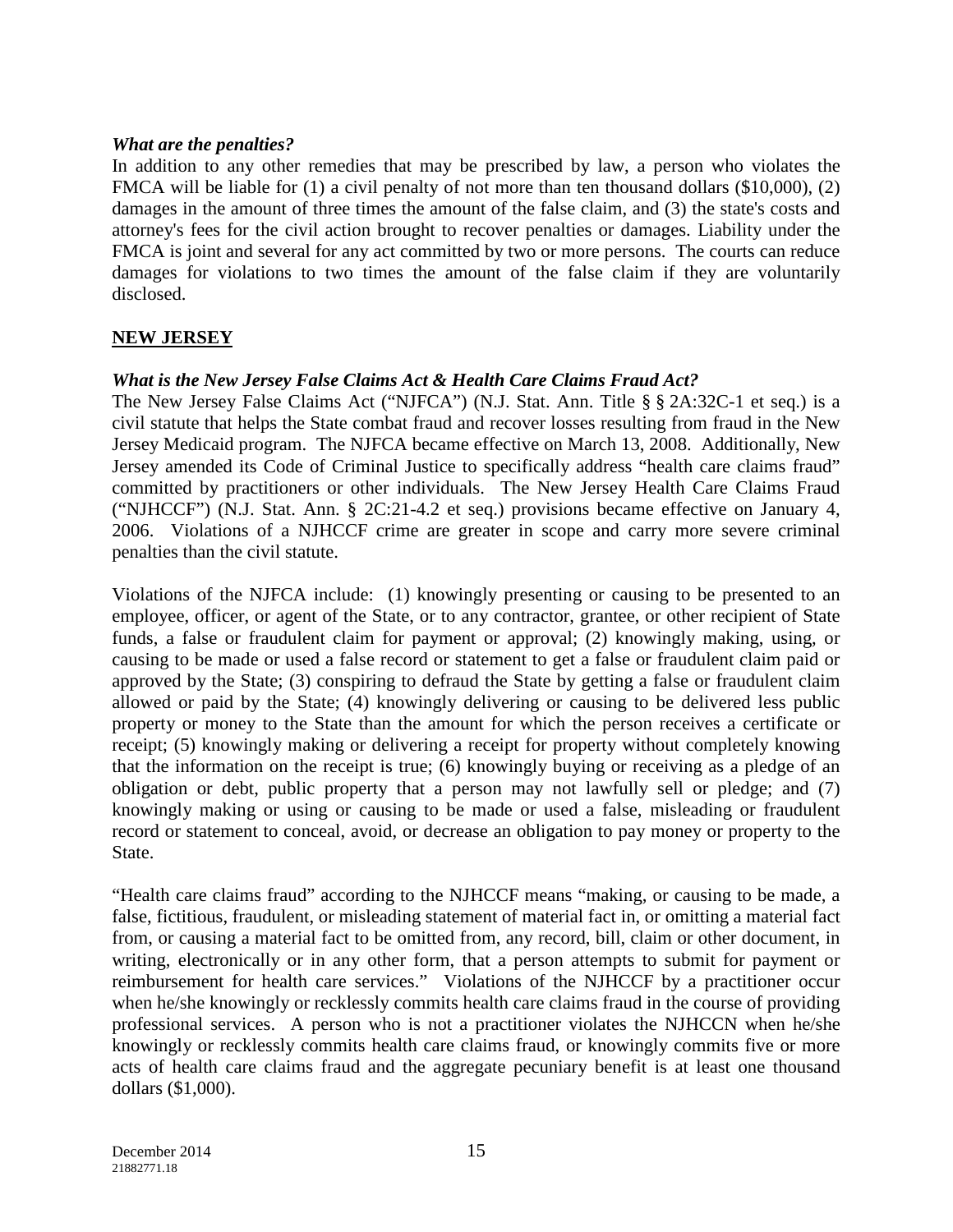#### *What are the Qui Tam Provisions and Whistleblower Protections?*

The NJFCA contains provisions that allow individuals (or *qui tam* plaintiffs) with original information concerning fraud to file a lawsuit on behalf of the State. Individuals who report fraud receive between 15% and 25% of the total amount recovered if the government prosecutes the case. Individuals who litigate a case on their own without the government can receive a higher recovery of between 25% and 30% of the proceeds. A court may award such sums as it considers appropriate if the court finds that the action was based primarily on disclosures of specific information not provided by the *qui tam* plaintiff.

The NJFCA protects employees who report fraud and consequently suffer discrimination by their employer. An individual may be awarded: (1) reinstatement with the same seniority status; (2) two times the amount of back pay; (3) compensation for any special damages; and (4) if appropriate, punitive damages may be imposed. Employers are also responsible for litigation costs and reasonable attorney fees for the employee.

#### *What are the Penalties?*

In addition to any other civil, administrative, or criminal remedies that may be prescribed by law, a person who violates the NJFCA fraud provisions is liable for a civil penalty of not less than and not more than the civil penalty allowed under the federal False Claims Act (31 U.S.C. § 3729 *et seq*.) for each false or fraudulent claim plus three times the amount of damages that the State sustains. The current penalties under the federal False Claims Act are \$5,500 to \$11,000 per claim. These penalty amounts may be adjusted for inflation pursuant to the Federal Civil Penalties Inflation Adjustment Act of 1990. A practitioner who violates the NJHCCN is guilty of a crime of the second or third degree, and may be subject to a fine of up to five times the pecuniary benefit obtained or sought to be obtained. A non-practitioner who violates the NJHCCN is guilty of a third or fourth degree crime and may be subject to a fine of up to five times the pecuniary benefit obtained or sought to be obtained, in addition to other criminal penalties allowed by New Jersey law.

Further, the New Jersey Medical Assistance and Health Services Act (N.J.S.A. 30:4D-17) provides for additional penalties that may apply. For example, any person, firm, corporation, partnership, or other legal entity who violates the NJFCA, shall, in addition to any other penalties provided by law, be liable to civil penalties of (1) payment of interest on the amount of the excess benefits or payments at the maximum legal rate in effect on the date the payment was made; (2) payment of an amount not to exceed three-fold the amount of such excess benefits or payments; and (3) payment in the sum of not less than and not more than the civil penalty allowed under the federal False Claims Act, as it may be adjusted for inflation, for each claim for assistance, benefits or payment.

#### **NEW MEXICO**

### *What is the New Mexico Medicaid False Claims Act, Fraud Against Taxpayers Act and Medicaid Fraud Act?*

New Mexico has several applicable statutes to fight false claims. First, is the Medicaid False Claims Act ("MFCA") (N.M. Stat. §§27-14-1 to 27-14-15) to deter individuals from causing the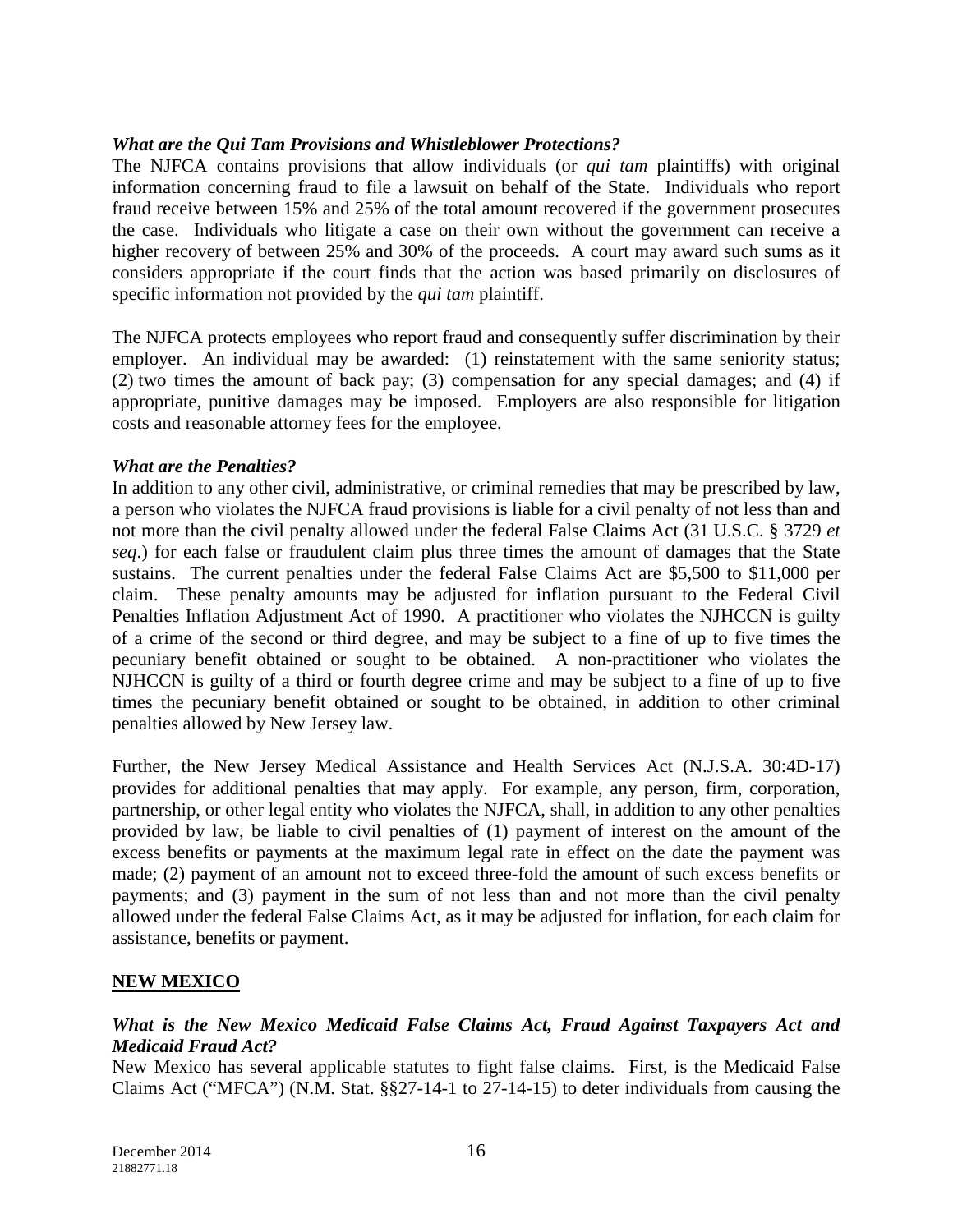state to pay false Medicaid claims and provide remedies for obtaining treble damages. The MFCA became effective on May 19, 2004. Next, is the Fraud Against Taxpayers Act ("FATA") (N.M. Stat. Ann. §§ 44-9-1 to 44-9-14) is a civil statute that helps the State combat fraud and recover losses resulting from fraud in the New Mexico Medicaid program. The FATA became effective on July 1, 2007. The statutes are very similar, but the main difference is that the FATA is not exclusive to the Medicaid program like the MFCA. Finally, New Mexico maintains a general Medicaid Fraud Act ("MFA") (N.M.S.A. §30-44-7) that may apply in scenarios involving false claims.\* The MFA became effective on April 8, 1997.

Violations of the MFCA include: (1) presenting to the state a claim for payment under the Medicaid program knowing that such claim is false or fraudulent; (2) presenting, to the state a claim for payment under the Medicaid program knowing that the person receiving a Medicaid benefit or payment is not authorized or is not eligible for a benefit under the Medicaid program; (3) making or using a record or statement to obtain a false or fraudulent claim under the Medicaid program paid for or approved by the state knowing such record or statement is false; (4) conspiring to defraud the state by getting a claim allowed or paid under the Medicaid program knowing that such claim is false or fraudulent; (5) making or using a record or statement to conceal, avoid or decrease an obligation to pay or transmit money or property to the state, relative to the Medicaid program, knowing that such record or statement is false; (6) knowingly applying for and receiving a benefit or payment on behalf of another person and converting the benefit to his own personal use; (7) knowingly making a false statement or misrepresentation of material fact concerning the conditions or operation of a health care facility in order that the facility may qualify for certification or recertification required by the Medicaid program; and (8) knowingly making a claim under the Medicaid program for a service or product that was not provided.

Violations of the FATA<sup>[11](#page-16-0)</sup> include: (1) knowingly presenting or causing to be presented a false or fraudulent claim for payment or approval; (2) knowingly making or causing to be made or used a false, misleading, or fraudulent record or statement to obtain payment of a false or fraudulent claim; (3) conspiring to defraud the State by obtaining approval or payment on a false or fraudulent claim; (4) conspiring to make, use, or cause to be made or used a false, misleading or fraudulent record or statement to conceal, avoid, or decrease a payment obligation to the State; (5) providing less property or money to the State than the amount indicated on a certificate or receipt; (6) knowingly making or delivering a receipt for property that falsely represents a material characteristic of the property; (7) knowingly buying or receiving as a pledge of an obligation or debt, public property that a person may not lawfully sell or pledge; (8) knowingly making or using or causing to be made or used a false, misleading or fraudulent record or statement to conceal, avoid, or decrease an obligation to pay money or property to the State; or (9) as a beneficiary of an inadvertent submission of a false claim and having discovered the falsity of the claim, failing to disclose the false claim to the State within a reasonable time after discovery.

<span id="page-16-0"></span> $11$  Proposed legislation would amend the FATA to clarify certain provisions and allow the State to recover attorney fees.  $\overline{a}$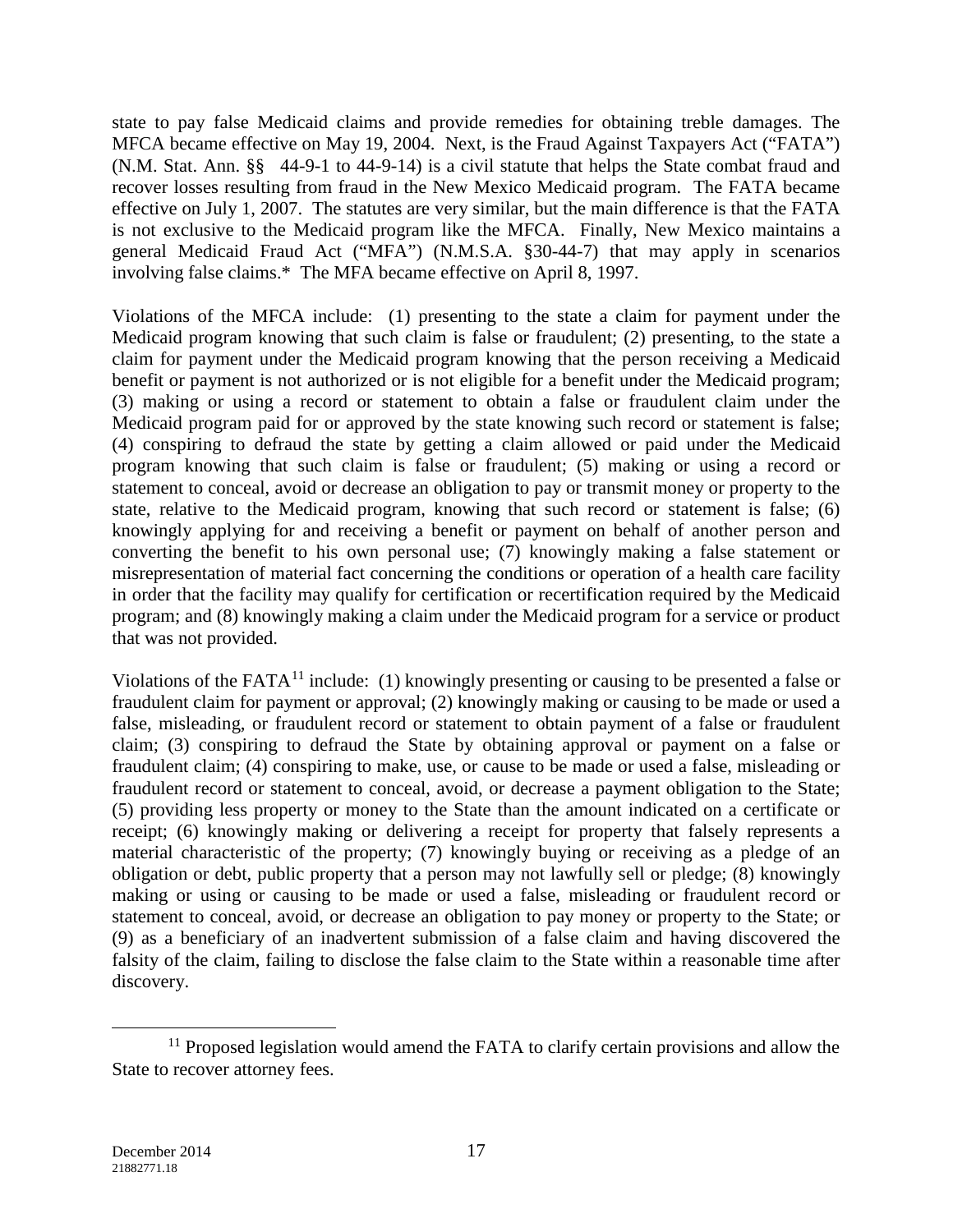Violations of the MFA include: (1) providing with intent that a claim be relied upon for the expenditure of public money: (a) treatment, services or goods that have not been ordered by a treating physician; (b) treatment that is substantially inadequate when compared to generally recognized standards within the discipline or industry; or (c) merchandise that has been adulterated, debased or mislabeled or is outdated; (2) presenting or causing to be presented for allowance or payment with intent that a claim be relied upon for the expenditure of public money any false, fraudulent, excessive, multiple or incomplete claim for furnishing treatment, services or goods; or (3) executing or conspiring to execute a plan or action to: (a) defraud a state or federally funded or managed health care plan in connection with the delivery of or payment for health care benefits, including engaging in any intentionally deceptive marketing practice in connection with proposing, offering, selling, soliciting or providing any health care service in a state or federally funded or mandated managed health care plan; or (b) obtain by means of false or fraudulent representation or promise anything of value in connection with the delivery of or payment for health care benefits that are in whole or in part paid for or reimbursed or subsidized by a state or federally funded or mandated managed health care plan. This includes representations or statements of financial information, enrollment claims, demographic statistics, encounter data, health services available or rendered and the qualifications of persons rendering health care or ancillary services.

### *What are the Qui Tam Provisions and Whistleblower Protections?*

Both the MFCA and FATA contain provisions that allow individuals (or *qui tam* plaintiffs) with original information concerning fraud to file a lawsuit on behalf of the State. Individuals who report fraud receive between 15% and 25% of the total amount recovered if the government prosecutes the case. Individuals who litigate a case on their own without the government can receive a higher recovery of between 25% and 35% of the proceeds. An individual is entitled to not more than 10% if the court finds that the action was based primarily on disclosures of specific information not provided by the *qui tam* plaintiff.

Similarly, both the MFCA and FATA protect employees who report fraud and consequently suffer discrimination by their employer. An individual may be awarded: (1) reinstatement with the same seniority status; (2) two times the amount of back pay with interest; (3) compensation for any special damages; and (4) if appropriate, punitive damages may be imposed. Employers are also responsible for litigation costs and reasonable attorney fees for the employee.

### *What are the Penalties?*

New Mexico law provides multiple opportunities for penalties if a violation of one or more of the above-referenced statutes is found, with some limitations. For example, the application of a civil remedy pursuant to the MFCA does not preclude the application of other laws, statutes or regulatory remedy, except that a person may not be liable for a civil remedy pursuant to the MFCA and civil damages or recovery pursuant to the MFA if the civil remedy and the civil damages or recoveries are assessed for the same conduct by another government agency.

Similarly, the remedies provided for in the FATA are not exclusive and shall be in addition to any other remedies provided for in any other law or available under common law. A FATA violation provides for financial penalties of \$5,000 to \$10,000 for each violation plus three times the amount of damages to the State may be imposed, as well as the costs of a civil action to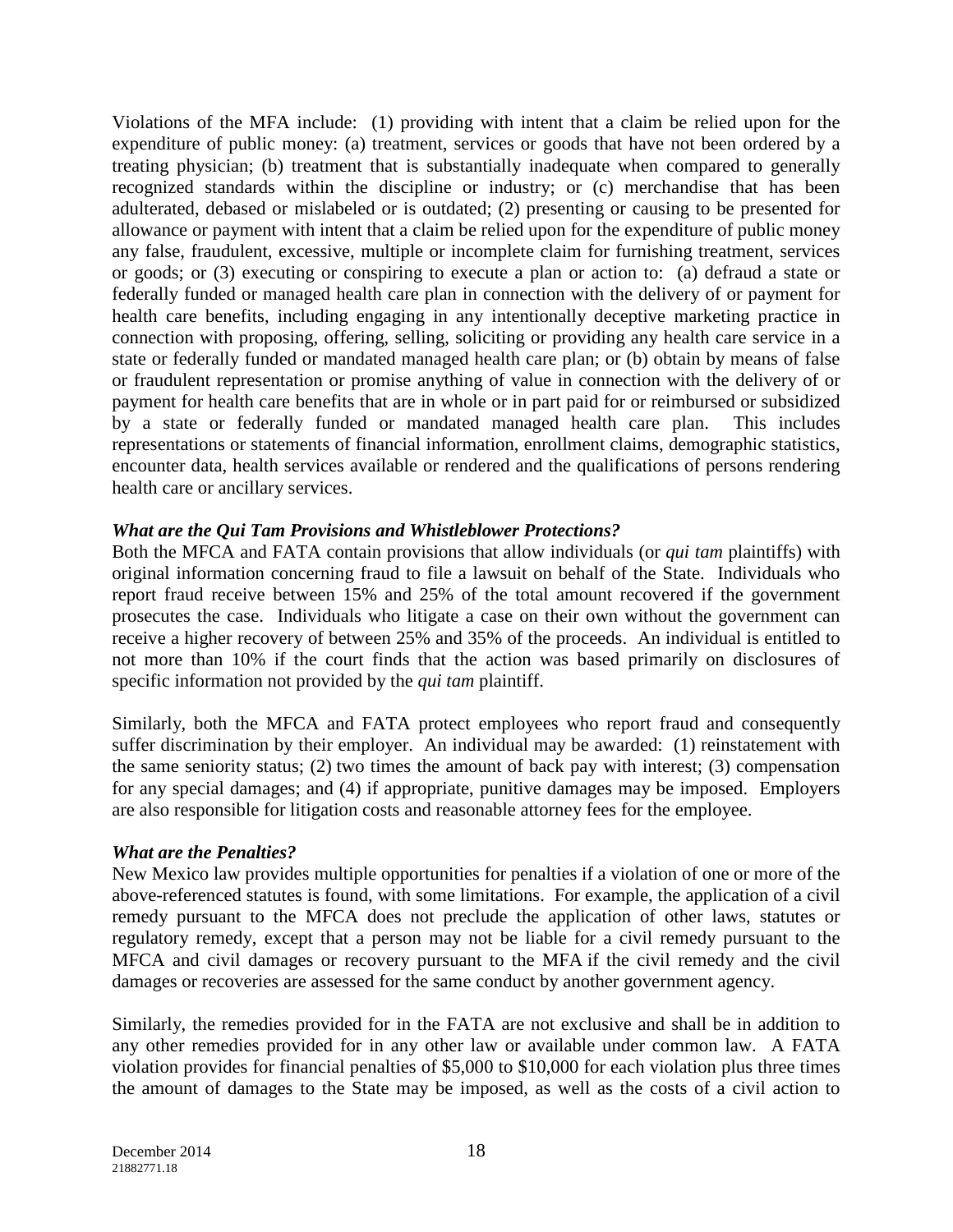recover penalties or damages and reasonable attorney fees. The courts reduce damages for violations if the false claims are voluntarily disclosed. Such civil actions must be brought within four years.

Finally, the remedies under the MFA are separate from and cumulative to any other administrative and civil remedies available under federal or New Mexico law or regulation. Whoever commits Medicaid fraud in violation of the MFA may be subject to both civil and criminal penalties and sentencing procedures. For example, if any person who receives payment for furnishing treatment, services or goods under Medicaid, which payment the person is not entitled to receive by reason of a violation of the MFA, shall, in addition to any other penalties or amounts provided by law, be liable for: (1) payment of interest on the amount of the excess payments at the maximum legal rate in effect on the date the payment was made, for the period from the date payment was made to the date of repayment to the state; (2) a civil penalty in an amount of up to three times the amount of excess payments; (3) payment of a civil penalty of up to ten thousand dollars (\$10,000) for each false or fraudulent claim submitted or representation made for providing treatment, services or goods; and (4) payment of legal fees and costs of investigation and enforcement of civil remedies. No action under this section shall be brought after the expiration of five years from the date the action accrues.

In addition, someone who violates the MFA subsection (2) is guilty of a fourth degree felony. Someone who commits Medicaid fraud in violation of MFA subsection (1) or (3) when the value of the benefit, treatment, services or goods improperly provided is: (1) not more than one hundred dollars (\$100), he or she is guilty of a petty misdemeanor; (2) between one hundred dollars (\$100) and two hundred fifty dollars (\$250), he or she is guilty of a misdemeanor; (3) between two hundred fifty dollars (\$250) and two thousand five hundred dollars (\$2,500), he or she is guilty of a fourth degree felony; (4) between two thousand five hundred dollars (\$2,500) and twenty thousand dollars (\$20,000), he or she is guilty of a third degree felony; and (5) more than twenty thousand dollars (\$20,000), he or she is guilty of a second degree felony. Further, the MFA states that if the person who commits the Medicaid fraud is an entity rather than an individual, the entity shall be subject to a fine of not more than fifty thousand dollars (\$50,000) for each misdemeanor and not more than two hundred fifty thousand dollars (\$250,000) for each felony.

\*Proposed legislation regarding the General Medicare Fraud Act (Section 30-44-7), would provide a standard of review for Medicaid fraud utilizing an external Medicaid program auditor that is certified by the department.

# **NORTH DAKOTA**

### *What are the North Dakota Medicaid Provider Integrity Laws?*

North Dakota is one of two remaining states in the United States that has not established a Medicaid Fraud Control Unit overseen by the government. Although North Dakota does not have an official state false claims act, North Dakota's Medicaid provider integrity laws and regulations impose liability on those who submit false claims for the purpose of obtaining government funds. (*See generally* Medicaid Provider Integrity, N.D. Cent. Code § 50-24.1- 01.3; N.D. Admin. Code §§ 75-02-05-01 to 75-02-05-08; 72-02-06-02(4); Remedies N.D. Cent.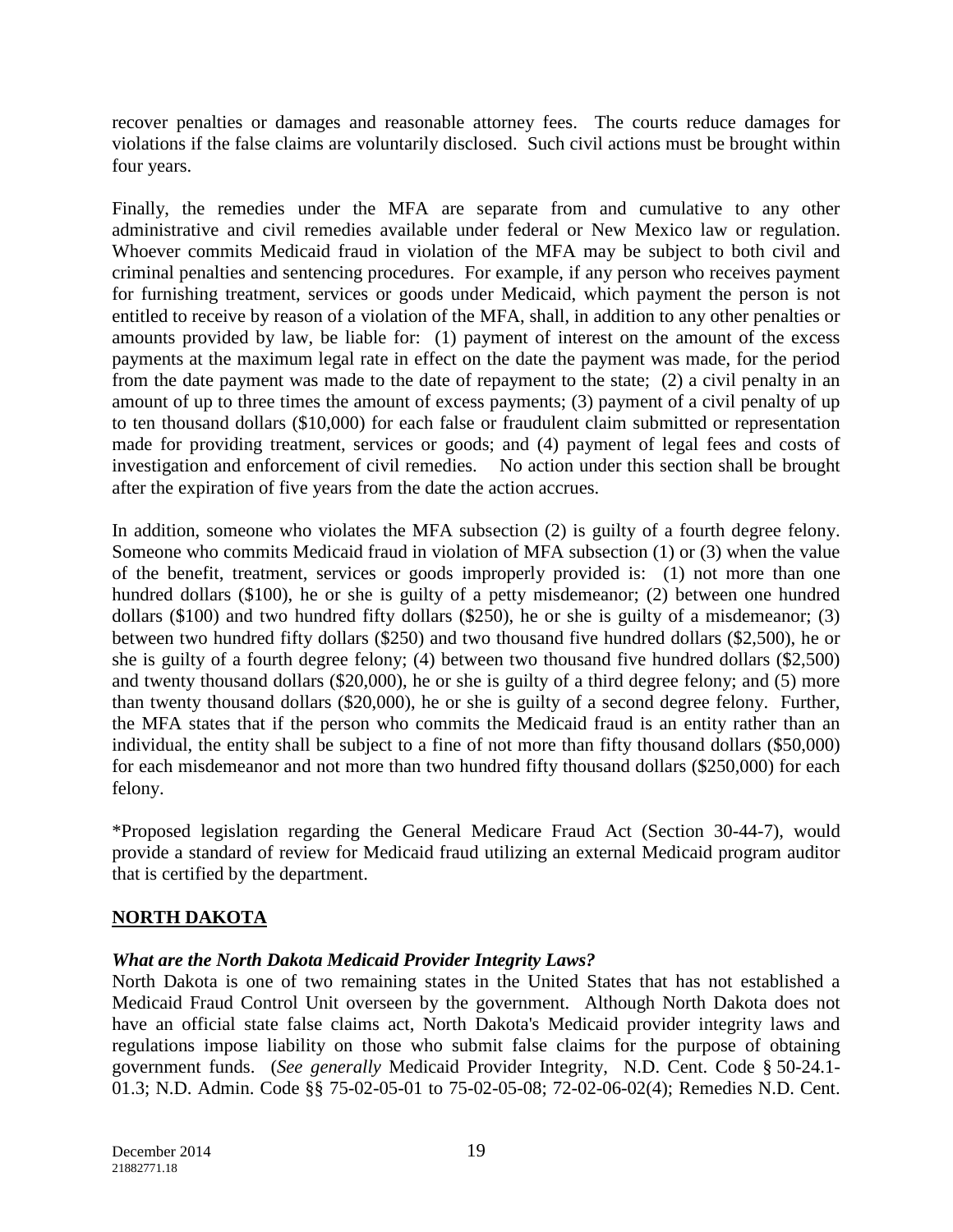Code §§ 32-03-01 to 32-03-56; and Whistleblower Protections, N.D. Cent. Code §§ 34-01-20; N.D. Cent. Code § 50.10.1-05; and N.D. Admin. Code § 75-03-25-13, prohibiting retaliatory action for providing information to the long-term care ombudsman).

These North Dakota laws can apply to Medicaid reimbursement and prohibit the following: (1) presenting a false or fraudulent claim; (2) submitting false information to obtain greater compensation than what is entitled; (3) submitting false information for the purpose of meeting prior authorization requirements; (4) submitting a false or fraudulent application to obtain provider status; (5) submitting false Medicaid cost reports; (6) failing to disclose records of services provided to Medicaid recipients; (7) failing to comply with the terms of the Medicaid provider agreement; (8) over utilizing the Medicaid program by inducing or providing unnecessary services; and (9) participating in kickbacks or rebates.

# *What are the Qui Tam Provisions and Whistleblower Protections?*

North Dakota law only allows civil lawsuits to recover monetary filed by the government, not individuals (or *qui tam* plaintiffs). There is no provision for a private citizen to share a percentage of any monetary recoveries.

North Dakota also has laws that prohibit both private and public employers from retaliating or discriminating against employees for their good faith disclosure of information pertaining to a violation of a law, or their participation in an investigation. Employees may bring a civil lawsuit for injunctive relief or actual damages (or both) if he suffers retaliatory action. The court may award reinstatement, back-pay, injunctive relief, reinstatement of fringe benefits or a combination of remedies.

# *What are the Penalties?*

Violations can result in sanctions by the North Dakota Department of Human Services, including recovery of overpayments, termination from participation in the Medicaid program, and prosecution under applicable state or federal laws.

\*According to the North Dakota Sixty-Third Legislative Assembly's Senate Concurrent Resolution No. 4007, North Dakota has adopted a concurrent resolution to study the growth and use of state False Claims Acts with *qui tam* provisions in other states and to determine whether that approach is "feasible and desirable" in North Dakota.

# **OHIO**

# *What are the Ohio Laws?*

While Ohio does not have a false claims statute closely paralleling the federal False Claims Act, Ohio has a collection of laws that serve the same purpose to prevent the commission of fraud (Ohio Rev. Code Ann. §§§§§ 2913.40; 2913.401; 2921.13; 4113.52; 2307.65).

The chief actions that violate this law are (1) knowingly making or causing to be made a false or misleading statement or representation for use in obtaining reimbursement from the medical assistance program, (2) purposefully and knowingly charging, soliciting, accepting or receiving any property, money or other consideration in addition to the amount of reimbursement under the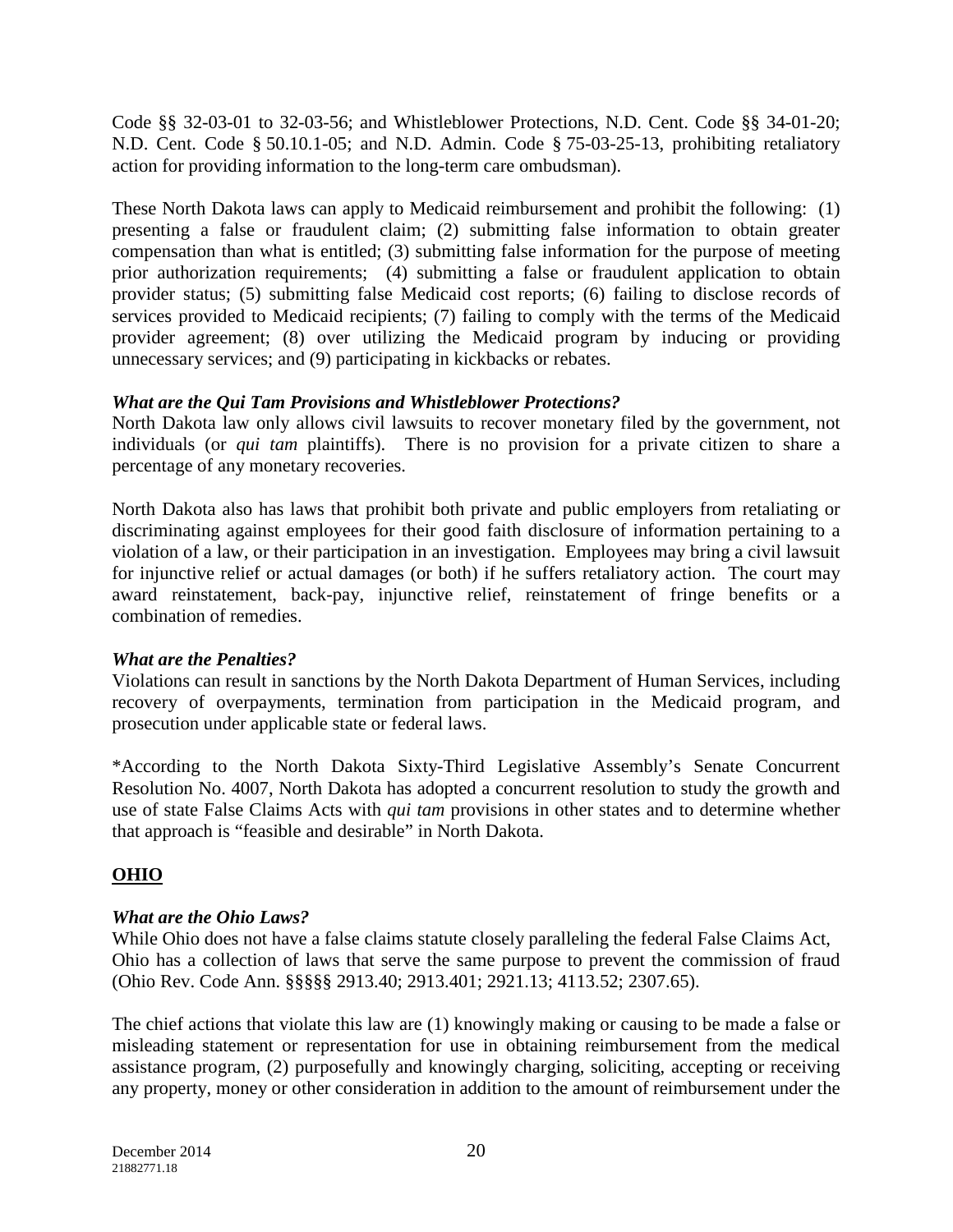medical assistance program to which the person would otherwise be entitled, (3) purposefully and knowingly soliciting, offering or receiving any remuneration, other than authorized deductibles or co-payments, in cash or in kind, including, but not limited to, a kickback or rebate, in connection with the furnishing of goods or services for which whole or partial reimbursement is or may be made under the medical assistance program, and (4) knowingly altering, falsifying, destroying, concealing, or removing any records within six years after submitting a claim under the medical assistance program that are necessary to fully disclose the nature of all goods and services on which the claim was submitted or for which reimbursement was received or that are necessary to disclose fully all income and expenditures upon which rates or reimbursement were based.

Ohio law prohibits false statements made in connection with an application for Medicaid eligibility. (Ohio Rev. Code Ann. § 2913.401). In particular, no person shall knowingly (1) make false or misleading statements in a Medicaid benefits or disclosure application or document, (2) conceal an interest in property in a Medicaid benefits or disclosure application or document, or (3) fail to disclose a transfer of property that occurred during the period thirty-six months before submission of the application or document.

Ohio law also prohibits the making of false statements in many situations, including (1) in any official proceeding, (2) with the purpose of securing government benefits, (3) with the purpose to mislead a public official in performing the public official's official function, and (4) with the purpose of obtaining an Ohio's "best Rx program" enrollment card. (Ohio Rev. Code Ann. § 2921.13).

# *What are the Qui Tam Provisions and Whistleblower Protections?*

The Ohio laws described above *do not* contain provisions that allow individuals (or *qui tam* plaintiffs) with original information concerning fraud to file a lawsuit on behalf of the state.

However, private employees are afforded whistleblower protections (Ohio Rev. Code Ann. § 4113.51 to 4113.53). For example, employers are prohibited from taking any "disciplinary or retaliatory action against an employee for making any report…disciplinary or retaliatory action by the employer includes, without limitation, doing any of the following: (1) Removing or suspending the employee from employment; (2) Withholding from the employee salary increases or employee benefits to which the employee is otherwise entitled; (3) Transferring or reassigning the employee; (4) Denying the employee a promotion that otherwise would have been received; or (5) Reducing the employee in pay or position. (Ohio Rev. Code Ann. § 4113.53).

### *What are the penalties?*

(A) The attorney general may bring a civil action in the Franklin county court of common pleas on behalf of the department of Medicaid, and the prosecuting attorney of the county in which a violation of division (B) of section 2913.401 of the Revised Code occurs may bring a civil action in the court of common pleas of that county on behalf of the county department of job and family services, against a person who violates division (B) of section 2913.401 of the Revised Code for the recovery of the amount of benefits paid on behalf of a person that either department would not have paid but for the violation minus any amounts paid in restitution under division (C)(2) of section 2913.401 of the Revised Code and for reasonable attorney's fees and all other fees and costs of litigation (Ohio Rev. Code Ann. § 2307.65)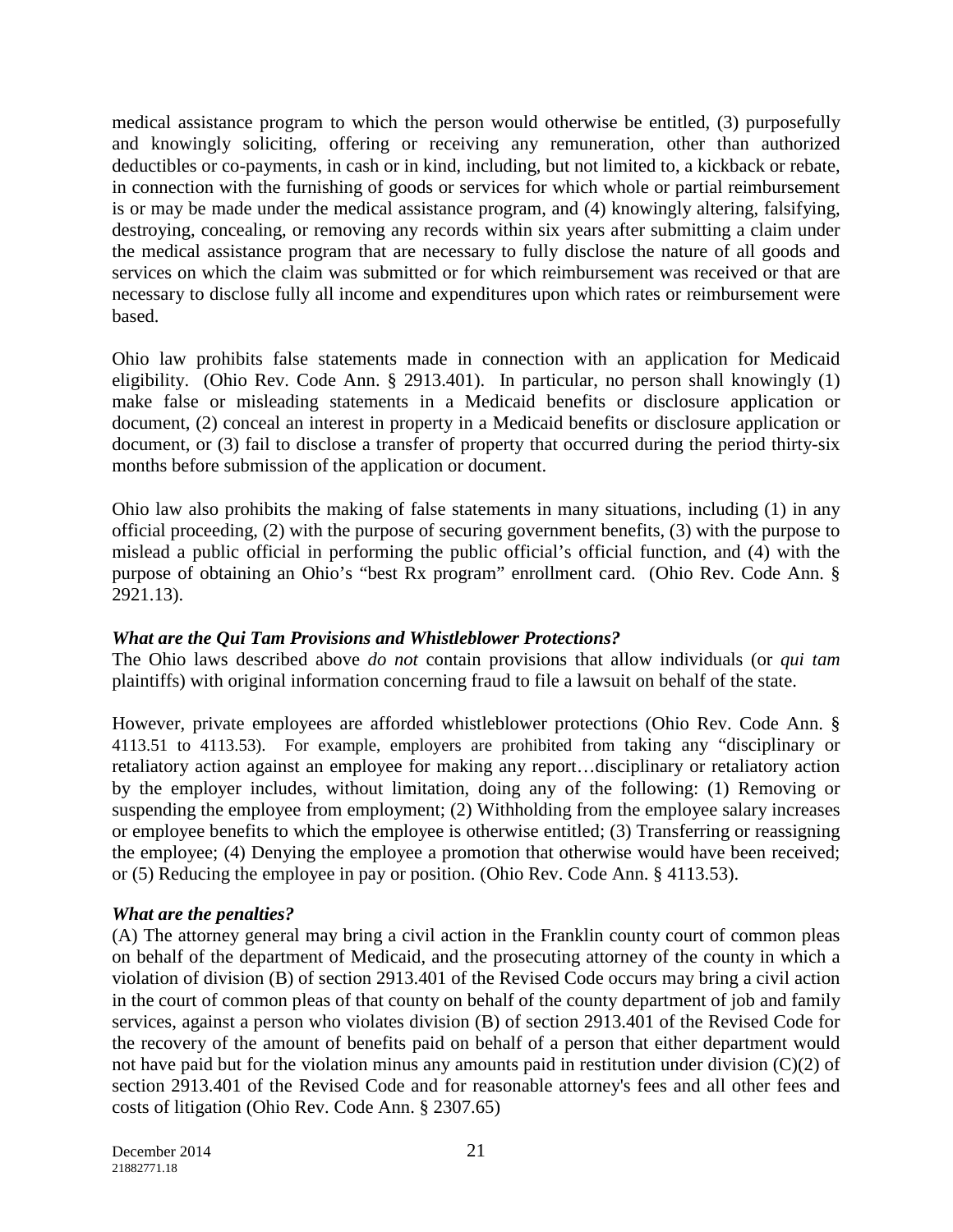Violations of Section 2913.40 (related to Medicaid fraud), Section 2913.401 (related to Medicaid eligibility fraud), and Section 2921.13 (related to certain false statements) result in penalties ranging from a first degree misdemeanor to a third, fourth or fifth degree felony, depending on the value of the property, services or funds obtained.

A person found guilty of violating Section 2913.40 may have to pay the costs of the investigation and prosecution of the violation. A person found guilty of Section 2913.401 can be compelled to make restitution of the amount of benefits received for which the applicant or recipient was not eligible (plus interest). A person who violates Section 2921.13 is liable in a civil action to any person harmed by the violation. The remedies set forth in Sections 2913.40, 2913.401, and 2921.13 do not preclude the use of any other criminal or civil remedy.

# **OREGON**

## *What is the Oregon False Claims Act & the False Claims for Health Care Payments Act?*

The Oregon False Claims Act ("OFCA") is a civil statute designed to help the state government combat fraud and recover losses resulting from fraud against public agencies. (Or. Rev. Stat. Ann. § § 180.765 to 180.785). The OFCA became effective on January 10, 2010. Also, Oregon has a False Claims for Health Care Payments Act ("OFCHCP") (O.R.S. §§165.690 to 165.698) which works to fight false claims for health care payments. The OFCHCP became effective in 1995.

Violations of the OFCA include: (1) presenting or causing to be presented for payment or approval a claim that the person knows is false; (2) in the course of presenting a claim for payment or approval, making or using a false record or statement that the person knows to contain, or to be based on, false or fraudulent information; (3) agreeing or conspiring with other persons to present for payment or approval a claim that the person knows is a false claim; (4) delivering, or causing to be delivered, property to a public agency in an amount the person knows is less than the amount for which the person receives a certificate or receipt; (5) making or delivering a document certifying receipt of property used by a public agency, or intended to be used by a public agency, that the person knows contains false or fraudulent information; (6) buying property of a public agency from an officer or employee of a public agency if the person knows that the officer or employee is not authorized to sell the property; (7) receiving property of a public agency from an officer or employee of the public agency as a pledge of an obligation or debt if the person knows that the officer or employee is not authorized to pledge the property; (8) making or using, or causing to be made or used, a false or fraudulent statement to conceal, avoid or decrease an obligation to pay or transmit moneys or property to a public agency if the person knows that the statement is false or fraudulent; or (9) failing to disclose a false claim that benefits the person within a reasonable time after discovering that the false claim has been presented or submitted for payment or approval.

Violations of the OFCHCP occur when a person, defined as an individual, corporation, partnership or association providing health care services or any other form of legal or business entity providing health care services, does the following: (1) knowingly makes or causes to be made a claim for health care payment that contains any false statement or false representation of a material fact in order to receive a health care payment; or (2) knowingly conceals from or fails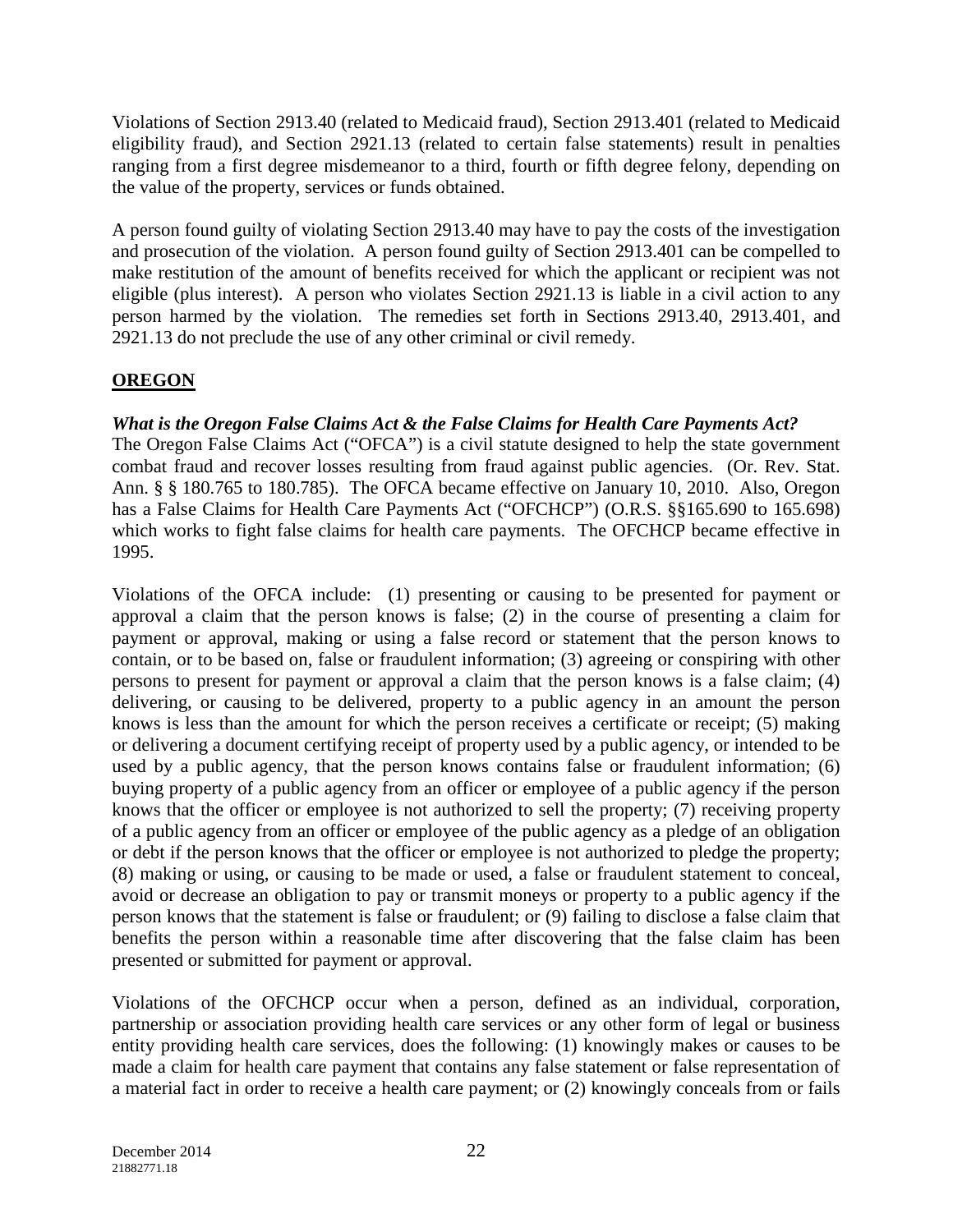to disclose to a health care payor the occurrence of any event or the existence of any information with the intent to obtain a health care payment to which the person is not entitled, or to obtain or retain a health care payment in an amount greater than that to which the person is or was entitled.

## *What are the Qui Tam Provisions and Whistleblower Protections?*

The OFCA *does not* contain provisions that allow individuals (or *qui tam* plaintiffs) with original information concerning fraud to file a lawsuit on behalf of the state. Actions may be brought by the Oregon Attorney General on behalf of the state. All damages assessed for violations of the OFCA are awarded to the state. Similarly, violations of the OFCHCP may be prosecuted only by the district attorney or the Attorney General.

### *What are the Penalties?*

A claim for violating the OFCA must be brought within three years after the date that the officer or employee of the public agency charged with responsibility for the claim discovers the violation. Courts are instructed to award to the state all damages arising from a violation of the OFCA, as well as a penalty equal to the greater of \$10,000 for each violation or an amount equal to twice the amount of damages incurred for each violation. Courts may also award attorney's fees and costs of investigation, preparation and litigation to the state if the state prevails. Damages are calculated using the market value of the property, services or benefits obtained by the person who made the claim at the time and place of receipt or delivery. If the market value cannot be established, damages may be calculated using the replacement value or through another measure that reasonably estimate damages incurred.

The penalty portion of the award may be mitigated if the defendant is also subject to fines or penalties for substantially the same acts and omissions under the Federal False Claims Act or the Federal Civil Monetary Penalties Law. In addition, the penalty may not be imposed if the defendant (1) provided the Attorney General with all the information known to the defendant about the violation within 30 days of acquiring the information, (2) fully cooperated with the Attorney General in the investigation, and (3) at the time the defendant provided the Attorney General with information about the violation, a court proceeding or administrative action related to the violation had not commenced. If a court finds that an act or omission of an individual on behalf of a corporation constituted a violation of OFCA, the court may impose a separate penalty against both the individual and the legal entity.

Although the OFCHCP does not have its own set of penalties, the statute requires that the prosecuting attorney must notify the Oregon Health Authority and any appropriate licensing boards of a person convicted under the OFCHCP.

# **PENNSYLVANIA**

### *What is Pennsylvania's Fraud and Abuse Control Act?*

Pennsylvania maintains a Fraud and Abuse Control Act ("PFAC") (62 P.S. § 1403 *et seq.*) aimed at protecting the state Medicaid program from incidents of provider fraud and abuse through the use of civil and criminal penalties. Generally, the PFAC prohibits false claims, kickbacks, services not provided, and various types of provider claims.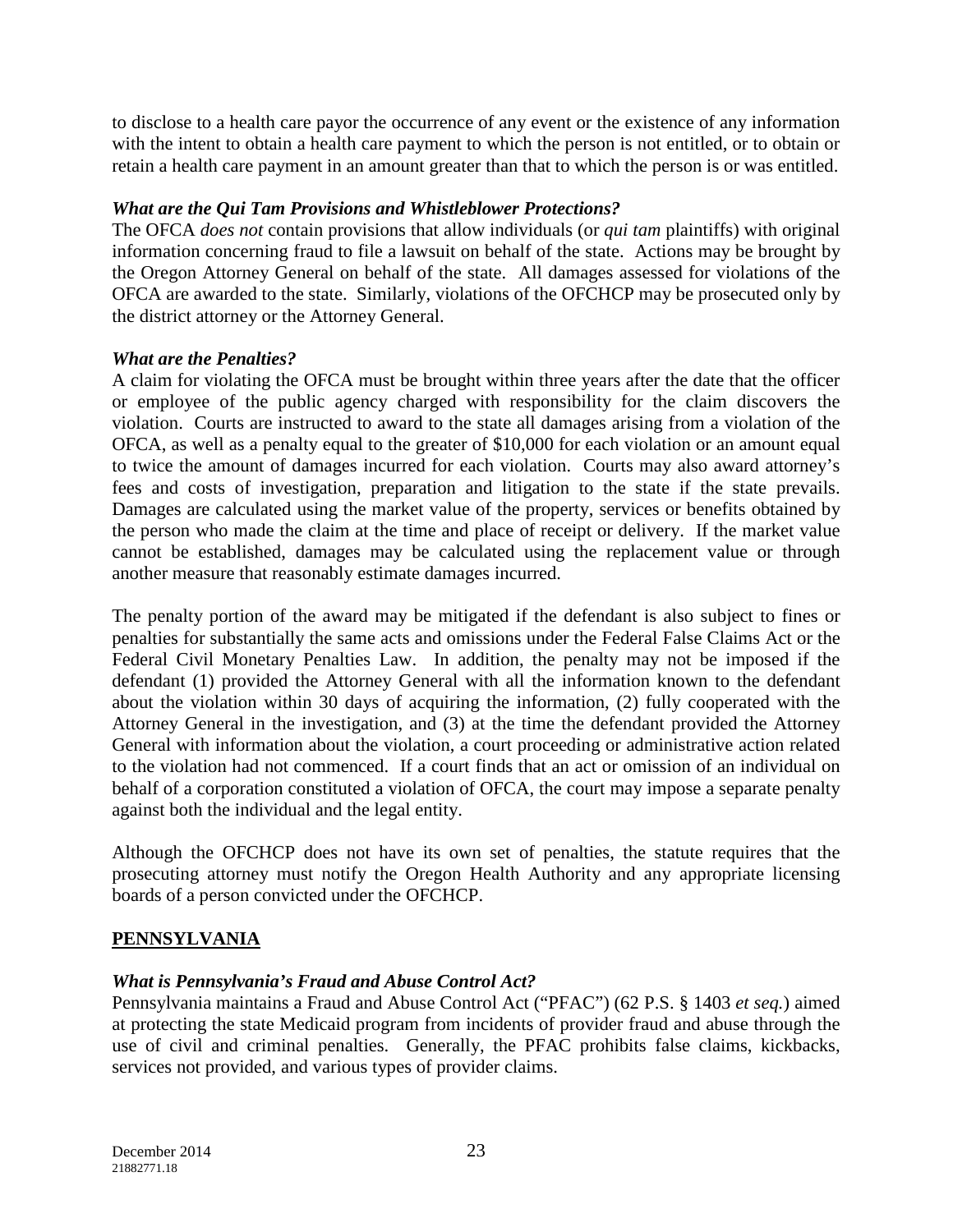Among other enumerated activities, the PFAC prohibits any person from: (1) knowingly or intentionally presenting for allowance or payment any false or fraudulent claim or cost report for furnishing services or merchandise under the Medicaid program; (2) knowingly presenting for allowance or payment any claim or cost report for medically unnecessary services or merchandise under the Medicaid program; (3) knowingly submitting false information, for the purpose of obtaining greater compensation than that to which he or she is legally entitled for furnishing services or merchandise under the Medicaid program; or (4) knowingly submitting false information for the purpose of obtaining or furnishing services or merchandise under the Medicaid program. Additionally, the PFAC disallows: (1) submitting a duplicate claim for services, supplies, or equipment for which the provider has already received or claimed reimbursement from any source; (2) submitting a claim for services, supplies or equipment which were not rendered to a patient; (3) submitting a claim for services, supplies or equipment which includes costs or charges not related to said services, supplies or equipment rendered to the patient; (4) submitting a claim for services, supplies, or equipment which are not documented in the record in the prescribed manner and are of little or no benefit to the recipient, are below the accepted medical treatment standards, or are unneeded by the patient; (5) submitting a claim which misrepresents the description of services, supplies or equipment dispensed or provided; the dates of services; the identity of the recipient; the identity of the attending, prescribing or referring practitioner; or the identity of the actual provider; (6) submitting a claim for reimbursement for a service, charge or item at a fee or charge which is higher than the provider's usual and customary charge to the general public for the same service or item; or (7) submitting a claim for a service or item which was not rendered by the provider.

#### *What are the Qui Tam Provisions and Whistleblower Protections?\**

Separate from the PFAC, Pennsylvania has a Pennsylvania Whistleblower Law ("PWL") (43 P.S. §§ 1421 to 1428), which provides protection from discrimination and retaliation to any person who witnesses or has evidence of wrongdoing or waste while employed by a public body and who makes a good faith report of the wrongdoing or waste to one of the person's superiors, to an agent of the employer or to an appropriate authority. The PWL further provides that no employer may discharge, threaten or otherwise discriminate or retaliate against an employee after he makes such a good faith report.

\*Effective September 2, 2014, definitions in the PWL are amended to further protect employees and their penalties. Relevant changes include Section 1422, which further defines "employer" under the statute. Section 1423 has been amended to add a section (3) which prohibits disclosure by the appropriate authority to the identity of a whistleblower without the whistleblower's consent, unless disclosure is unavoidable.

In addition, effective September 2, 2014, the maximum civil fines have increased for violations of PWL. These fines have increased from up to \$500 to a maximum fine of \$10,000.

#### *What are the Penalties?*

Any person who violates the PFAC is guilty of a felony of the third degree for each such violation with a maximum penalty of fifteen thousand dollars (\$15,000) and seven years imprisonment. Whenever any person has been previously convicted in any state or Federal court of conduct that would constitute a violation of the PFAC, a subsequent allegation, indictment or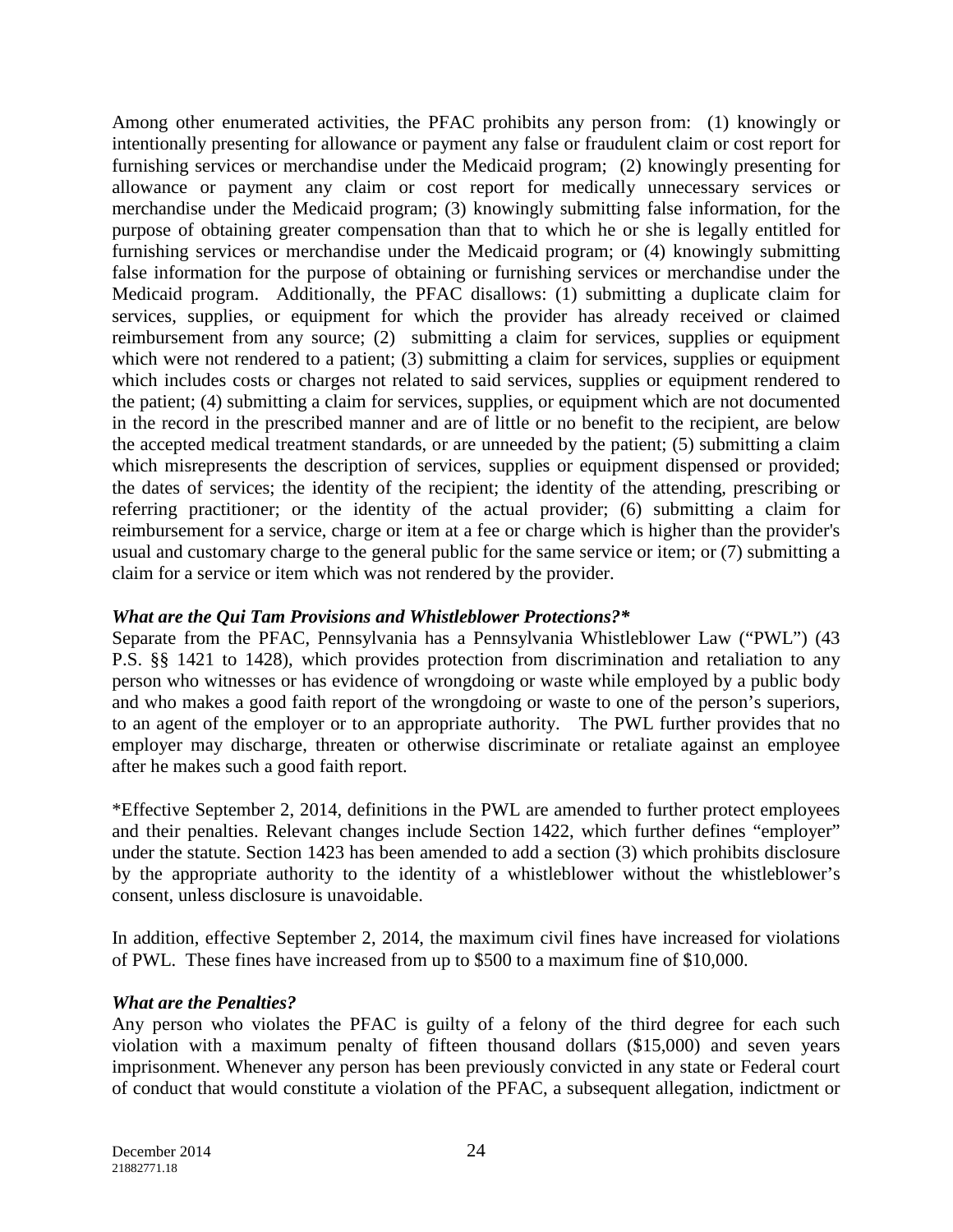information under the PFAC shall be classified as a felony of the second degree with a maximum penalty of twenty-five thousand dollars (\$25,000) and ten years imprisonment. In addition, the trial court shall order any person convicted under the PFAC to: (i) repay the amount of the excess benefits or payments plus interest on that amount at the maximum legal rate from the date payment was made by the Commonwealth to the date repayment is made to the Commonwealth and (ii) pay an amount not to exceed threefold the amount of excess benefits or payments. Further, any person convicted under the PFAC shall be ineligible to participate in Medicaid for a period of five years from the date of conviction.

If a violation occurs, the state has the authority to immediately terminate, upon notice to the provider, the provider agreement and to institute a civil suit against such provider for twice the amount of excess benefits or payments plus legal interest from the date the violation occurred. Providers who are terminated from participation in Medicaid are prohibited from owning, arranging for, rendering or ordering any service for Medicaid recipients during the period of termination. In addition, such provider may not receive, during the period of termination, reimbursement in the form of direct payments from the state or indirect payments of Medicaid funds in the form of salary, shared fees, contracts, kickbacks or rebates from or through any participating provider.

Furthermore, if retaliatory actions arising out of a PFAC violation in turn violate the PWL, it can yield additional civil penalties.

# **SOUTH DAKOTA**

### *What are South Dakota's False Claims Laws?*

Currently there is no state false claims act in South Dakota. However, the state does have a law entitled "Unlawfully Obtaining Benefits or Payments from Medical Assistance Program" (S.D. Codified Laws §§ 22-45-1 to 22-45-11). This law imposes liability on persons or organizations that make or cause to be made false Medicaid claims to the government for payment, or who make or cause to be made a false record or statement to get a claim or invoice paid by the government.

This South Dakota laws can apply to Medicaid reimbursement and prohibit (1) making a false claim to the state for payment; (2) making any false representation in order to obtain authorization to provide a good or service; (3) making any false representation for use by another in order to obtain a Medicaid good or service; (4) making a false statement to qualify as a Medicaid provider; (5) submitting any Medicaid enrollment application, cost report or invoice for payment that contains a false material statement; (6) participating in kickbacks or rebates; and (7) intentionally failing to retain the necessary records upon which a Medicaid claim or payment rate is based.

# *What are the Qui Tam Provisions and Whistleblower Protections?*

Currently, unlike the federal law, South Dakota law only allows lawsuits to be filed by the state government and not private individuals (or qui tam plaintiffs). There is no provision for a private individual to share a percentage of any monetary recoveries.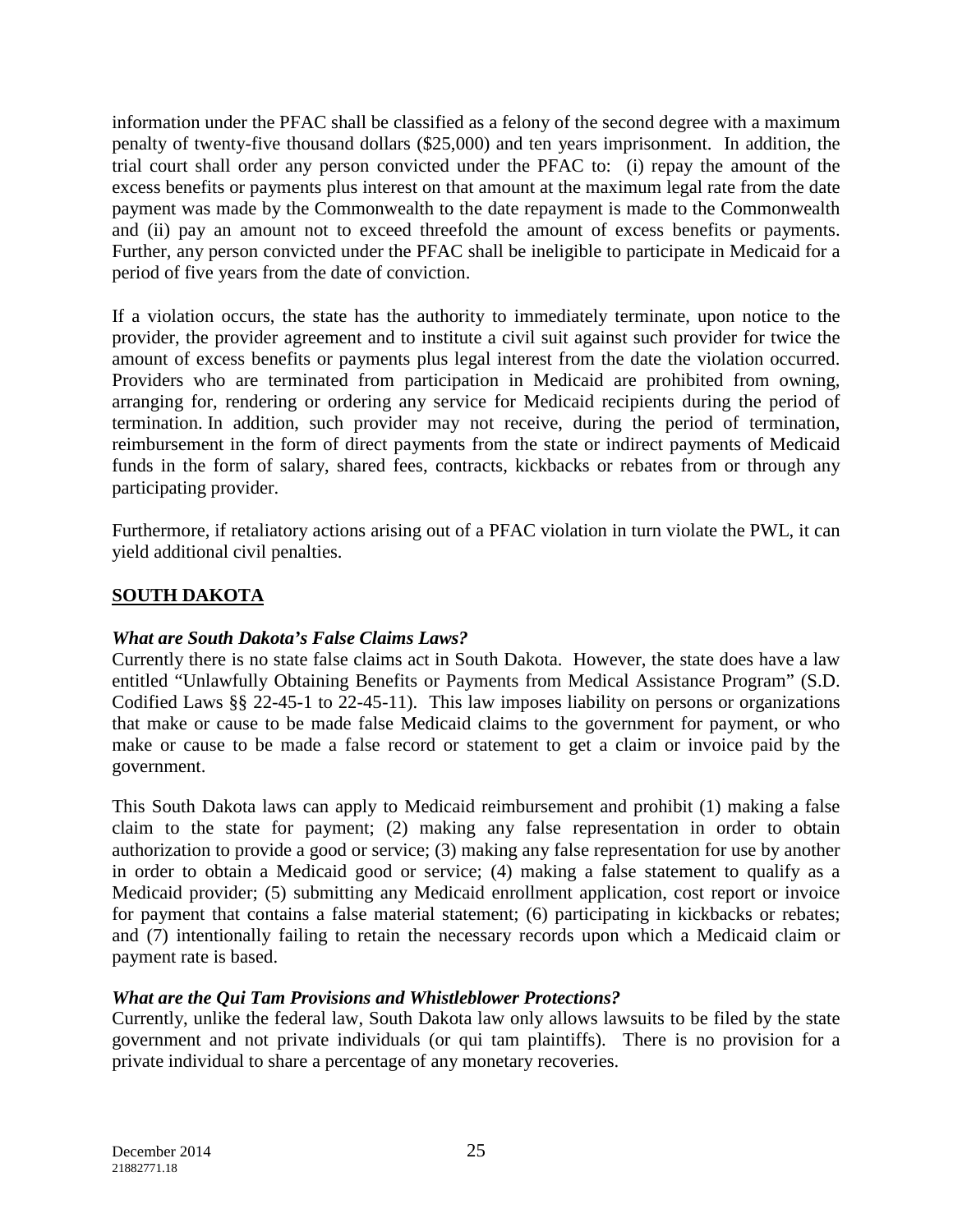Whistleblower protections used to exist in South Dakota but have since been repealed by the legislature.

## *What are the Penalties?*

A violation of the South Dakota law must be brought within six years from the cause of action accruing. Penalties in South Dakota include payment of interest on the amount of the excess payment, a civil penalty of \$2,000 for each false claim or statement, and/or up to three times the amount of damages, including the cost of investigation and litigation.

In addition, violations of these laws are punishable as a Class 5 felony. The intentional failure to retain the necessary records upon which a Medicaid claim or payment rate is based is a Class 1 misdemeanor. Violations of any of these laws may also result in termination from participation in the Medicaid program.

# **TENNESSEE**

### *What are the Tennessee laws?*

Tennessee has multiple false claims acts. The Tennessee Medicaid False Claims Act ("TMFCA") (Tenn. Code Ann. §§ 71-5-181 to 71-5-185) combats fraud and recovers losses but applies solely to false claims under the Tennessee Medicaid program, and was recently amended to mirror the federal law. The TMFCA became effective on July 1, 1993. The Tennessee False Claims Act ("TFCA") (Tenn. Code Ann. §§ 4-18-101 to 4-18-103) helps the state combat fraud and recover losses resulting from fraud in programs, purchases, or contracts. It applies to claims that involve funds of the state or any political subdivision. The TFCA became effective on July 1, 2001. Finally, Tennessee maintains a TennCare Fraud and Abuse Reform Act of 2004 ("TFAR") (T. C. A. § 71-5-2501) which aims at preventing fraud and abuse of the state Medicaid program, called TennCare.

Violations of both the TFCA and TMFCA can include: (1) knowingly submitting a false claim for payment or approval, (2) knowingly making or using a false record or statement to get a false claim paid or approved, (3) conspiring to defraud the state by getting a false claim allowed or paid, or (4) knowingly making or using a false record to conceal or avoid payments owed. In addition, anyone who benefits from a false claim that was mistakenly submitted violates the TFCA if he or she does not disclose the false claim soon after he or she discovers it. The TFCA also broadly prohibits using any false representation or practice to procure anything of value from the state government or any political subdivision.

A violation of the TFAR occurs when a person, firm, corporation, partnership or any other entity: (1) knowingly obtains, or attempts to obtain, or aids or abets any person or entity to obtain, by means of a willfully false statement, report, representation, claim or impersonation, or by concealment of any material fact, or by any other fraudulent means, including knowingly presenting or causing to be presented to TennCare or any of its contractors, subcontractors or vendors a false or fraudulent claim for payment or approval, or in any manner not authorized by any rule, regulation, procedure, or statute governing TennCare, medical assistance payments provided pursuant to any rule, regulation, procedure, or statute governing TennCare to which the person or entity is not entitled, or of a greater value than that to which the person or entity is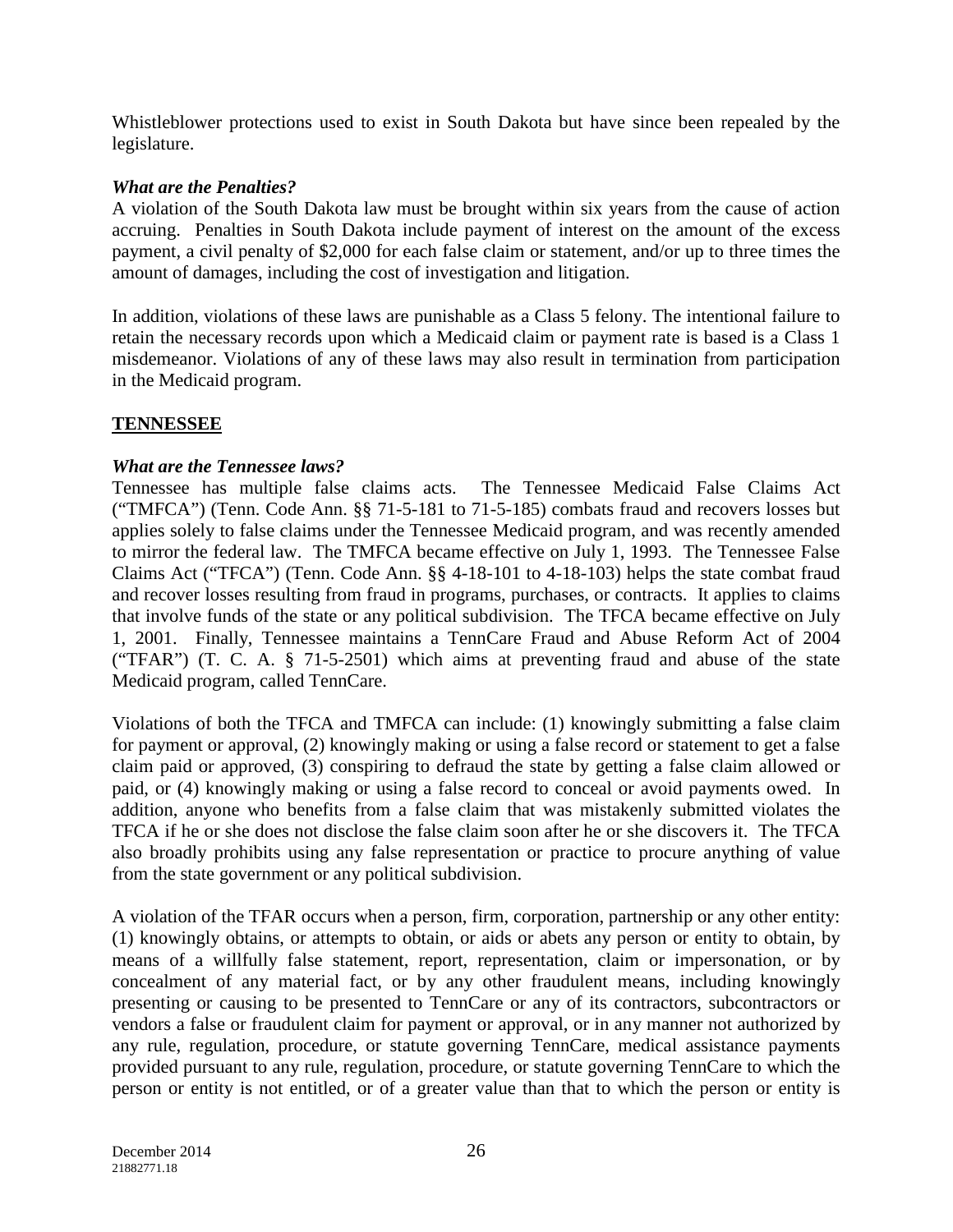authorized; or (2) provides a willfully false statement regarding another's medical condition or eligibility for insurance, to aid or abet another in obtaining or attempting to obtain medical assistance payments, medical assistance benefits or any assistance provided under any rule, regulation, procedure, or statute governing TennCare to which the person is not entitled or to a greater value than that to which such person is authorized.

## *What are the Qui Tam Provisions and Whistleblower Protections?*

The TFCA and TMFCA contain provisions that allow individuals (or *qui tam* plaintiffs) with "original" information concerning fraud to file a lawsuit on behalf of the state. This means that a *qui tam* plaintiff must (1) have direct and independent knowledge of the information on which the allegations are based, (2) voluntarily provide this information to the state or political subdivision before filing an action based on that information, and (3) have provided the basis or catalyst for the investigation, hearing, audit, or report that led to the public disclosure of allegations. (22 Tenn. Prac. Contract Law and Practice § 13:72 (2012)).

Individuals who report fraud receive between 25% and 33% of the total amount recovered if the government prosecutes the case under the TFCA and between 15% and 25% under the TMFCA. Individuals who litigate a case on his or her own without the government can receive a higher recovery.

Both the TFCA and  $TMFCA<sup>12</sup>$  $TMFCA<sup>12</sup>$  $TMFCA<sup>12</sup>$  contain important protections against retaliation for whistleblowers. Employees who report fraud and consequently suffer discrimination by their employer may be awarded: (1) two times their back pay plus interest, (2) reinstatement at the seniority level they would have had except for the discrimination, and (3) compensation for any costs or damages they have incurred. Under the TFCA, the employer may also be liable for punitive damages.

# *What are the Penalties?*

Financial penalties of \$2,500 to \$10,000 per claim plus two to three times the amount of damages to the state or political subdivision may be imposed for TFCA violations. Penalties of \$5,000 to \$25,000 per claim plus treble damages may be imposed for TMFCA violations. The courts can waive penalties and reduce damages for violations if the false claims are voluntarily disclosed.

An individual who violates subsection the TFAR is guilty of either (i) a Class B felony when the value of the services unlawfully obtained is between sixty thousand dollars (\$60,000) and two hundred fifty thousand dollars (\$250,000); (ii) a Class C felony if the value of the services unlawfully obtained is between ten thousand dollars (\$10,000) and sixty thousand dollars (\$60,000); or (iii) a Class D felony when the value of services unlawfully obtained is between one thousand dollars (\$1,000) and ten thousand dollars (\$10,000). Additionally, in addition to any other penalty, a sentence that includes a fine, when imposed upon an entity or upon a person for actions benefiting an entity shall include a corporate fine, determined by a jury, as follows: (a) for a Class B felony, between eight (8) and fifteen (15) years imprisonment and a fine not to

<span id="page-26-0"></span> $\overline{a}$ 

<sup>&</sup>lt;sup>12</sup> Proposed legislation would provide additional protection against crimes of retaliation.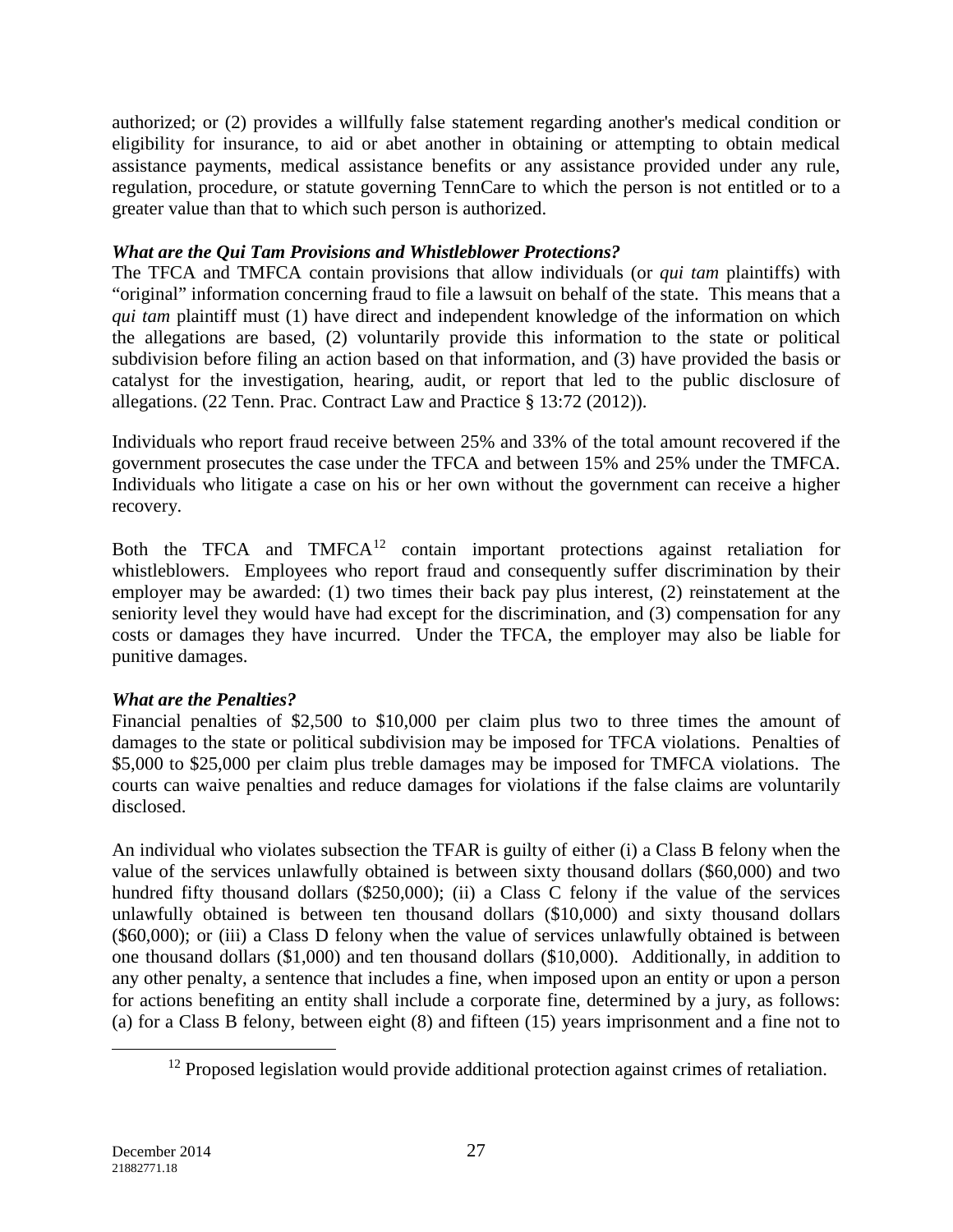exceed fifty thousand dollars (\$50,000); (b) for a Class C felony, between three (3) and fifteen (15) years imprisonment and a fine not to exceed ten thousand dollars (\$10,000); (c) for a Class D felony, between two (2) and twelve (12) years imprisonment and a fine not to exceed five thousand dollars (\$5,000).

In addition to any other penalties provided for any person, firm, corporation, partnership or other entity under the TFAR, the court may also: (i) order restitution to TennCare; (ii) report the person or entity to the appropriate professional licensure board or the department of commerce and insurance for disciplinary action; (iii) order any such person or entity disqualified from participation in the medical assistance program; and (iv) the state may recover from any person or such person's estate, or from a firm, corporation, partnership or other entity, the amount of medical assistance benefits or payments improperly paid as a result of fraudulent means or actions not authorized by any rule, regulation, procedure, or statute governing TennCare. Prosecutions for violations of the TFAR must be commenced within four (4) years after the commission of the offense.

# **TEXAS**

## *What is the Texas Medicaid Fraud Prevention Act?*

The Texas Medicaid Fraud Prevention Act ("TMFPA") (Tex. Hum. Res. Code §§ 36.001-132) establishes a cause of action for false claims for payment from the Medicaid program. The TMFPA provides that the Attorney General or a private citizen may prosecute cases under the TMFPA, and grants the Attorney General the authority to issue civil investigation demands to investigate potential Medicaid fraud. The TMFPA became effective on September 1, 1995.

Violations of the TMFPA include:(1) knowingly making or causing to be made a false statement or misrepresentation of a material fact to permit a person to receive a benefit or payment under the Medicaid program that is not authorized or that is greater than the benefit or payment that is authorized; (2) knowingly concealing or failing to disclose information that permits a person to receive a benefit or payment under the Medicaid program that is not authorized or that is greater than the benefit or payment that is authorized; (3) knowingly applying for and receiving a benefit or payment on behalf of another person under the Medicaid program and converting any part of the benefit or payment to a use other than for the benefit of the person on whose behalf it was received; (4) knowingly making, causing to be made, inducing, or seeking to induce the making of a false statement or misrepresentation of material fact concerning: (i) the conditions or operation of a facility in order that the facility may qualify for certification or recertification required by the Medicaid program, including certification or recertification as a hospital; a nursing facility or skilled nursing facility; a hospice; an intermediate care facility for the mentally retarded; an assisted living facility; or a home health agency; or (ii) information required to be provided by a federal or state law, rule, regulation, or provider agreement pertaining to the Medicaid program; (5) except as authorized under the Medicaid program, knowingly paying, charging, soliciting, accepting, or receiving, in addition to an amount paid under the Medicaid program, a gift, money, a donation, or other consideration as a condition to the provision of a service or product or the continued provision of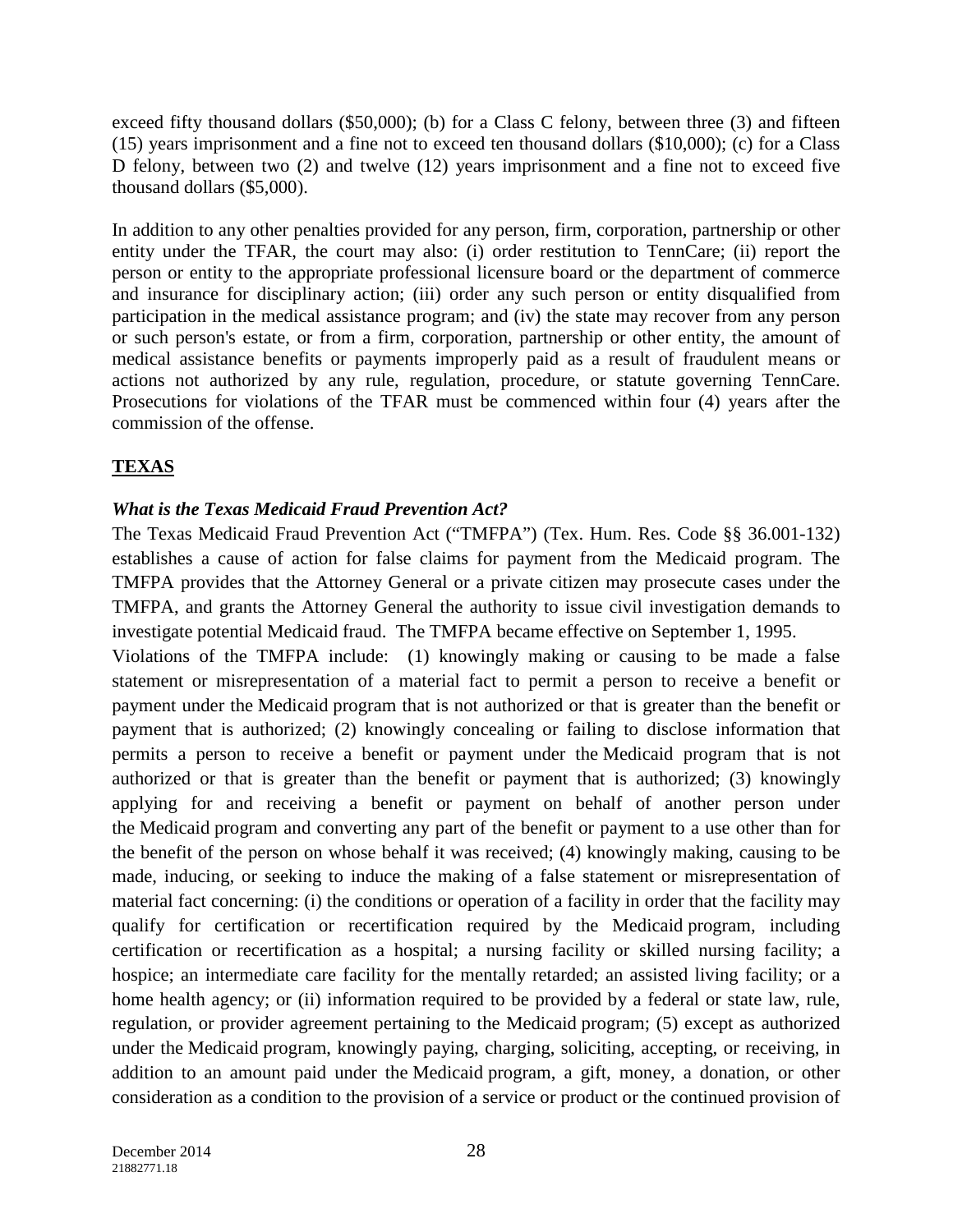a service or product if the cost of the service or product is paid for, in whole or in part, under the Medicaid program; (6) knowingly presenting or causing to be presented a claim for payment under the Medicaid program for a product provided or a service rendered by a person who (i) is not licensed to provide the product or render the service, if a license is required; or (ii) is not licensed in the manner claimed; (7) knowingly making or causing to be made a claim under the Medicaid program for (i) a service or product that has not been approved or acquiesced in by a treating physician or health care practitioner; (ii) a service or product that is substantially inadequate or inappropriate when compared to generally recognized standards within the particular discipline or within the health care industry; or (iii) a product that has been adulterated, debased, mislabeled, or that is otherwise inappropriate; (8) making a claim under the Medicaid program and knowingly failing to indicate the type of license and the identification number of the licensed health care provider who actually provided the service; (9) conspiring to commit a violation of the TMFPA; (10) is a managed care organization that contracts with the Health and Human Services Commission or other state agency to provide or arrange to provide health care benefits or services to individuals eligible under the Medicaid program and knowingly (i) fails to provide to an individual a health care benefit or service that the organization is required to provide under the contract; (ii) fails to provide to the commission or appropriate state agency information required to be provided by law, commission or agency rule, or contractual provision; or (iii) engages in a fraudulent activity in connection with the enrollment of an individual eligible under the Medicaid program in the organization's managed care plan or in connection with marketing the organization's services to an individual eligible under the Medicaid program; (11) knowingly obstructing an investigation by the Attorney General of an alleged unlawful act under this section; (12) knowingly making, using, or causing the making or use of a false record or statement material to an obligation to pay or transmit money or property to this state under the Medicaid program, or knowingly concealing or knowingly and improperly avoiding or decreasing an obligation to pay or transmit money or property to this state under the Medicaid program; or (13) knowingly engaging in conduct that constitutes a violation of the Texas Medical Assistance Program.

#### *What are the Qui Tam Provisions and Whistleblower Protections?*

Under the TMFPA, a private person may bring a civil action for a violation of the TMFPA for the person and for the state. The action shall be brought in the name of the person and of the state. Unlike the Federal FCA, *qui tam* complaints remain sealed for 180 days, as opposed to 60 days. The TMFPA also has no statute of limitations unlike the Federal FCA.

Texas provides for robust whistleblower protections and a person, including an employee, contractor, or agent, who is discharged, demoted, suspended, threatened, harassed, or in any other manner discriminated against in the terms and conditions of employment because of a lawful act taken by the person or associated others in furtherance of an action under the TMFPA, including investigation for, initiation of, testimony for, or assistance in an action filed or to be filed, or other efforts taken by the person to stop one or more violations of Texas Medical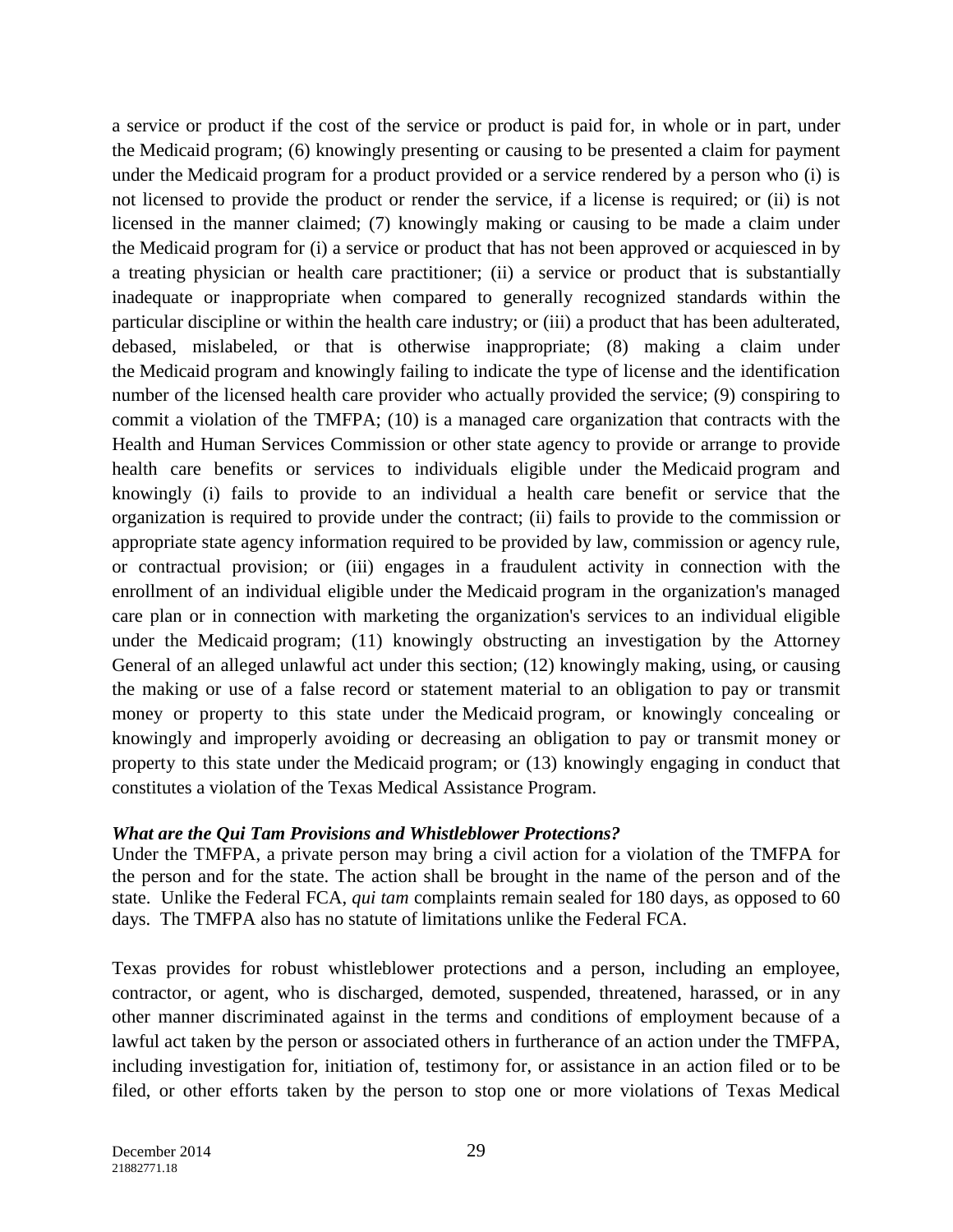Assistance Program is entitled to: (1) reinstatement with the same seniority status the person would have had but for the discrimination; and (2) not less than two times the amount of back pay, interest on the back pay, and compensation for any special damages sustained as a result of the discrimination, including litigation costs and reasonable attorney's fees. However, a person must bring suit on an action under this section not later than the third anniversary of the date on which the cause of action accrues (the date the retaliation occurs).

## *What are the Penalties?*

Violators of the TMFPA are subject to civil penalties ranging \$5,500 to \$11,000 for each violation. The TMFPA also provides for penalties ranging from \$5,500 to \$15,000 for unlawful acts that result in injuries to elderly, disabled, or persons under the age of 18.

Violators may also be held liable for the amount of any payment or the value of any monetary or in-kind benefit provided under the Medicaid program, directly or indirectly, as a result of the unlawful act, including any payment made to a third party; interest on the amount of the payment or the value of the benefit at the prejudgment interest rate in effect on the day the payment or benefit was received or paid, for the period from the date the benefit was received or paid to the date that the state recovers the amount of the payment or value of the benefit; and two times the amount of the payment or the value of the benefit.

# **WASHINGTON**

### *What are the Washington Health Care False Claims Act & Medicaid Fraud False Claims Act?*

Washington has two false claims acts. The Washington Health Care False Claim Act ("WHCFCA") is a state law directed at eliminating the costs of fraudulent health care claims by establishing specific penalties and deterrents through Washington's Insurance Code. (Rev. Code Wash. §§ 48.80.010 to 48.80.900). The Washington Medicaid Fraud False Claims Act ("WMFFCA") (Wash. Rev. Code Ann. § 74.66.005 *et seq.*) provides similar penalties and deterrents aimed specifically at false Medicaid claims.

Violations of the WHCFCA include: (1) making or presenting or causing to be made or presented a knowingly false claim, (2) knowingly presenting a claim that falsely represents that the goods or services were medically necessary, (3) knowingly making a false statement or false representation of a material fact for use in determining rights to a payment, (4) concealing the occurrence of any event affecting rights to have a payment made for a specified health care service, or concealing or failing to disclose any information with intent to obtain a health care payment to which a person is not entitled, or a payment in an amount greater than what a person is entitled, and (5) in the case of a health service provider, willfully collecting or attempting to collect an amount from an insured knowing that it is in violation of an agreement or contract with a health care payor to which the provider is a party.

Similarly, WMFFCA violations occur when a person (a) knowingly presents, or causes to be presented, a false or fraudulent claim for payment or approval; (b) knowingly makes, uses, or causes to be made or used, a false record or statement material to a false or fraudulent claim; (c) conspires to commit a WMFFCA violation; (d) has possession, custody, or control of property or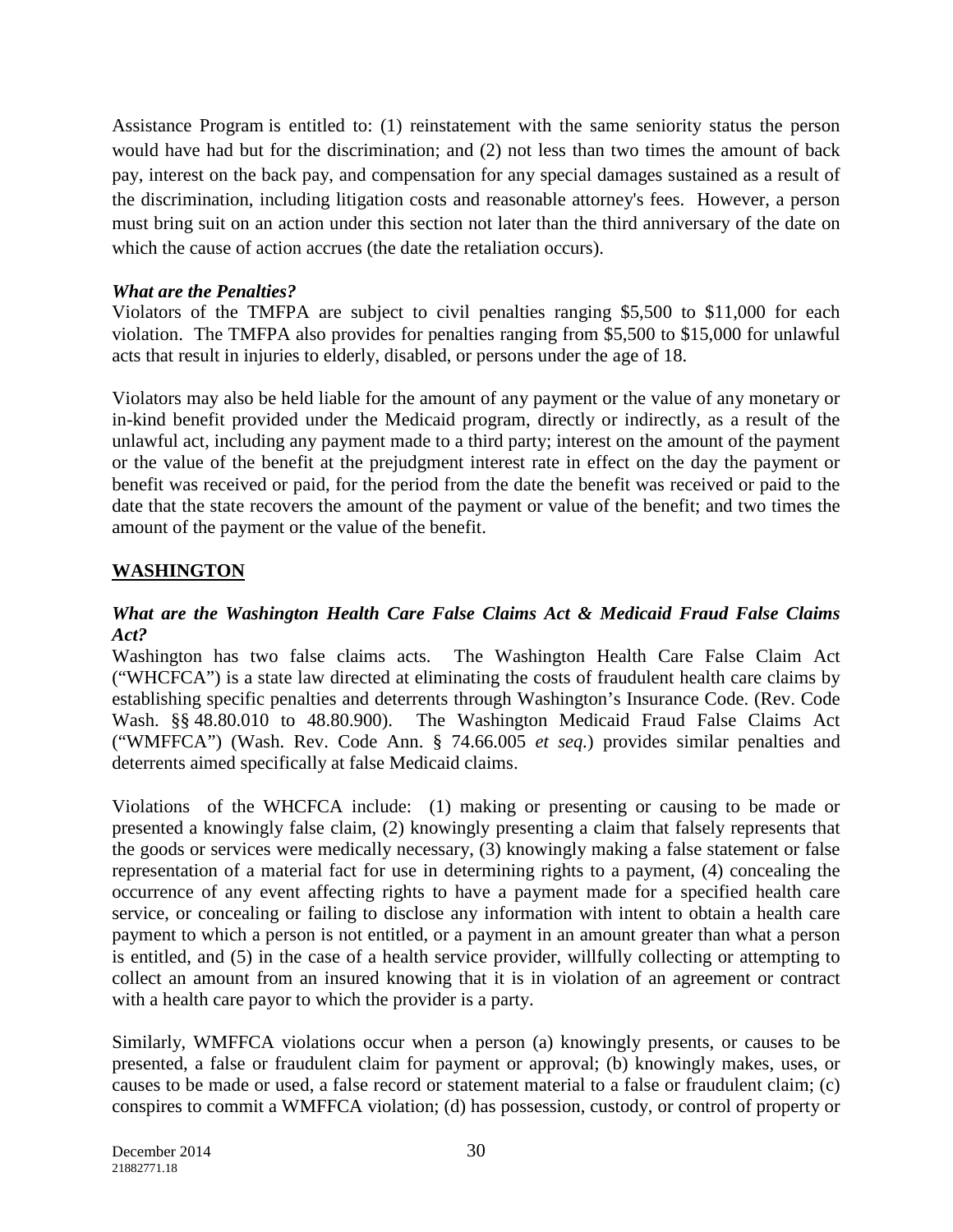money used, or to be used, by the government entity and knowingly delivers, or causes to be delivered, less than all of that money or property; (e) is authorized to make or deliver a document certifying receipt of property used, or to be used, by the government entity and, intending to defraud the government entity, makes or delivers the receipt without completely knowing that the information on the receipt is true; (f) knowingly buys, or receives as a pledge of an obligation or debt, public property from an officer or employee of the government entity who lawfully may not sell or pledge property; or (g) knowingly makes, uses, or causes to be made or used, a false record or statement material to an obligation to pay or transmit money or property to the government entity, or knowingly conceals or knowingly and improperly avoids or decreases an obligation to pay or transmit money or property to the government entity.

### *What are the Qui Tam Provisions and Whistleblower Protections?*

The WHCFCA *does not* contain provisions that allow individuals (or *qui tam* plaintiffs) with original information concerning fraud to file a lawsuit on behalf of the state.

However, the WMFFCA contains a provision allowing *qui tam* plaintiffs to initiate an action.

# *What are the Penalties?*

Violators of the WHCFCA are guilty of a class C felony. (Rev. Code Wash. § 48.80.030). Additionally, regulatory and disciplinary agencies will be informed of the conviction. Prosecution under the WHCFCA does not preclude action under any other applicable state law. The WHCFCA does not apply to statements made on an application for coverage under a contract or certificate of health care coverage issued by an insurer, health care service contractor, health maintenance organization, or other legal entity which is self-insured and providing health care benefits to its employees.

At a maximum, violators of the WMFFCA face a civil penalty of up to \$5,500 to \$11,000, plus three times the amount of damages which the government entity sustains. The Washington Attorney General will annually adjust civil penalties to match the federal false claims act. Additionally, a violator is responsible for the costs of litigation. (Wash. Rev. Code Ann. § 74.66.020). At a minimum, the court must award no less than two times the amount of damages incurred, even if (1) the violator came forward with relevant information within 30 days of obtaining it; (2) the violator fully cooperated with the investigation; and (3) or the violator had no actual knowledge of the investigation into the violation and at the time, no criminal, civil or administrative action had commenced. (Wash. Rev. Code Ann. § 74.66.020).

# **WISCONSIN**

# *What is the Wisconsin Medicaid False Claims for Medical Assistance Act?*

Wisconsin's False Claims for Medical Assistance ("FCMA") is a civil statute designed to help the state government combat fraud and recover losses resulting from fraud against its Medical Assistance (Medicaid) program. (Wis. Stat. Ann. § 20.931). This same provision is additionally mentioned under Wisconsin's false medical claims made in connection with public assistance and children and family services (Wis. Stat. Ann. § 49.485). The FCMA became effective on April 19, 2012.